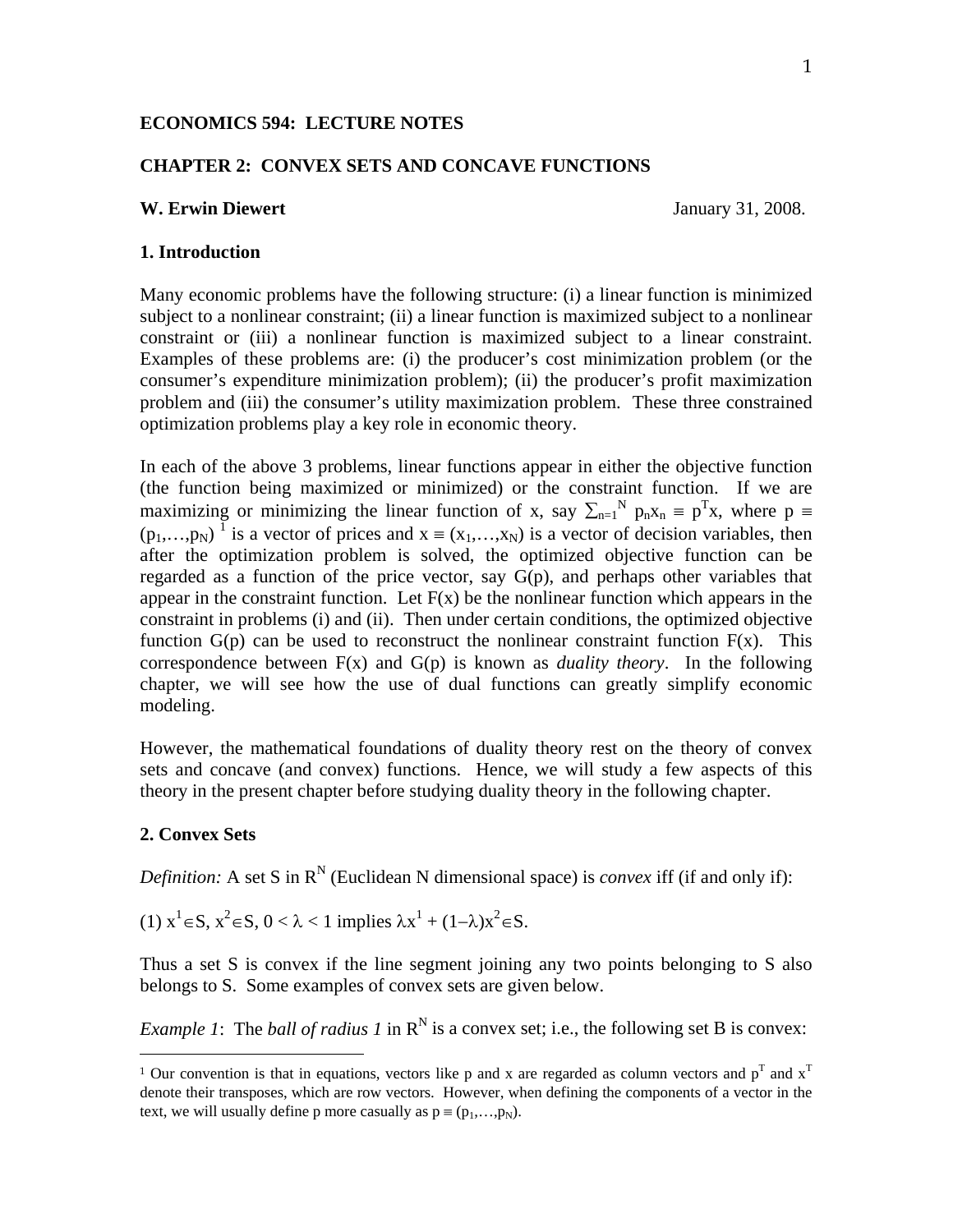(2) 
$$
B = {x: x \in R^N; (x^T x)^{1/2} \le 1}.
$$

To show that a set is convex, we need only take two arbitrary points that belong to the set, pick an arbitrary number  $\lambda$  between 0 and 1, and show that the point  $\lambda x^1 + (1-\lambda)x^2$ also belongs to the set. Thus let  $x^1 \in B$ ,  $x^2 \in B$  and let  $\lambda$  be such that  $0 < \lambda < 1$ . Since  $x^1 \in B$ ,  $x^2 \in B$ , we have upon squaring, that  $x^1$  and  $x^2$  satisfy the following inequalities:

(3) 
$$
x^{1T}x^1 \le 1
$$
;  $x^{2T}x^2 \le 1$ .

We need to show that:

(4) 
$$
(\lambda x^1 + (1-\lambda)x^2)^T (\lambda x^1 + (1-\lambda)x^2) \le 1
$$
.

Start off with the left hand side of (4) and expand out the terms:

$$
(5) (\lambda x^{1} + (1-\lambda)x^{2})^{T}(\lambda x^{1} + (1-\lambda)x^{2}) = \lambda^{2} x^{1T} x^{1} + 2\lambda (1-\lambda)x^{1T} x^{2} + (1-\lambda)^{2} x^{2T} x^{2}
$$
  
\n
$$
\leq \lambda^{2} + 2\lambda (1-\lambda)x^{1T} x^{2} + (1-\lambda)^{2}
$$
  
\nwhere we have used (3) and  $\lambda^{2} > 0$  and  $(1-\lambda)^{2} > 0$   
\n
$$
\leq \lambda^{2} + 2\lambda (1-\lambda)(x^{1T} x^{1})^{1/2} (x^{2T} x^{2})^{1/2} + (1-\lambda)^{2}
$$
  
\nusing  $\lambda (1-\lambda) > 0$  and the Cauchy Schwarz inequality  
\n
$$
\leq \lambda^{2} + 2\lambda (1-\lambda) + (1-\lambda)^{2}
$$
 using (3)  
\n
$$
= [\lambda + (1-\lambda)]^{2}
$$
  
\n
$$
= 1
$$

which establishes the desired inequality (4).

The above example illustrates an important point: in order to prove that a set is convex, it is often necessary to verify that a certain *inequality* is true. Thus when studying convexity, it is useful to know some of the most frequently occurring inequalities, such as the Cauchy Schwarz inequality and the Theorem of the Arithmetic and Geometric Mean.

*Example 2*: Let  $b \in R^N$  (i.e., let b be an N dimensional vector) and let  $b_0$  be a scalar. Define the set

(6) 
$$
S = \{x : b^T x = b_0\}.
$$

If  $N = 2$ , the set S is *straight line*, if  $N = 3$ , the set S is a *plane* and for  $N > 3$ , the set S is called a *hyperplane*. Show that S is a convex set.

Let  $x^1 \in S$ ,  $x^2 \in S$  and let  $\lambda$  be such that  $0 < \lambda < 1$ . Since  $x^1 \in S$ ,  $x^2 \in S$ , we have using definition (6) that

(7)  $b^T x^1 = b_0$ ;  $b^T x^2 = b_0$ .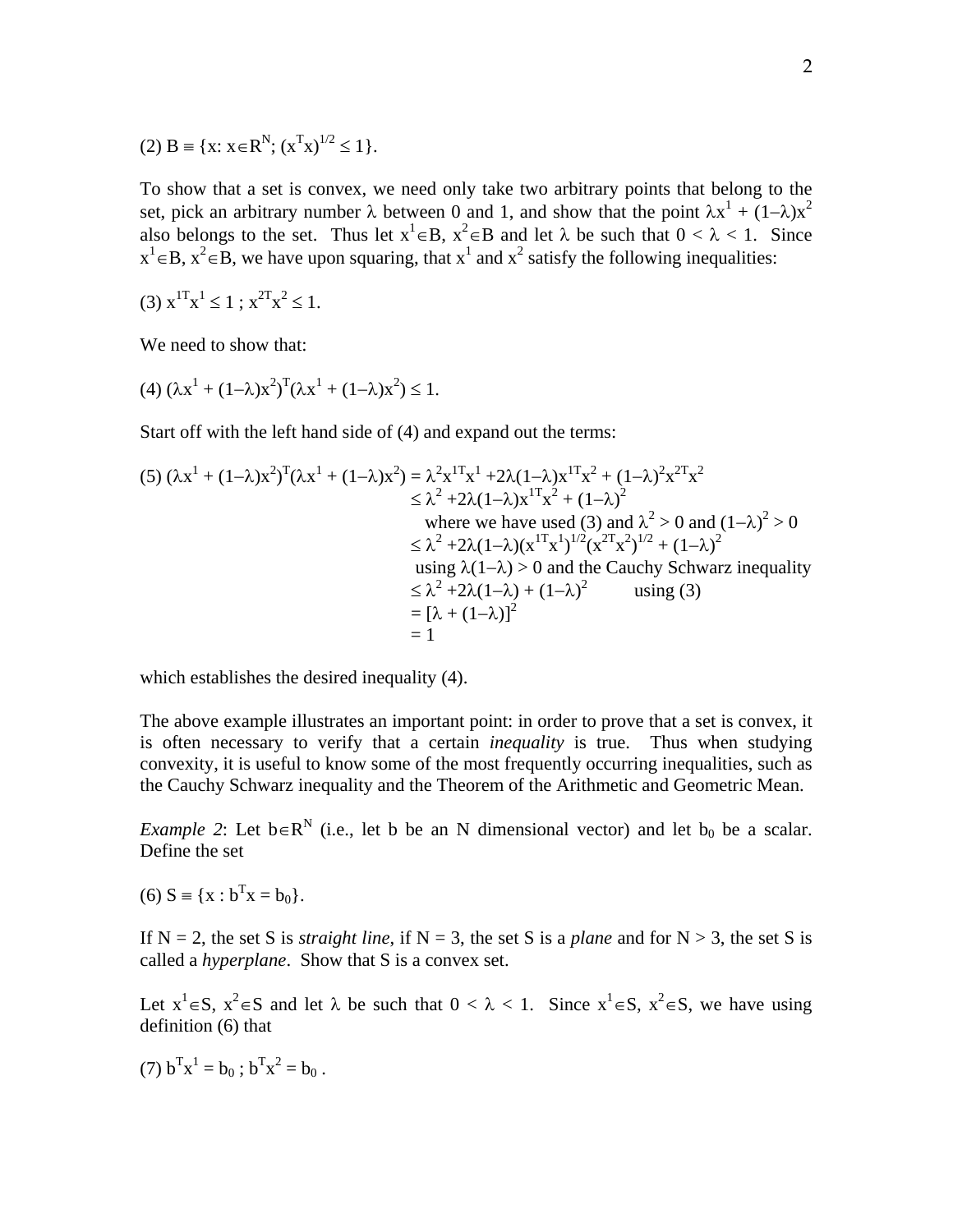We use the relations (7) in (8) below. Thus

(8) 
$$
b_0 = \lambda b_0 + (1-\lambda)b_0
$$
  
\n
$$
= \lambda b^T x^1 + (1-\lambda)b^T x^2
$$
\n
$$
= b^T [\lambda x^1 + (1-\lambda)x^2]
$$
\nusing (7)  
\nrearranging terms

and thus using definition (6),  $[\lambda x^1 + (1-\lambda)x^2] \in S$ . Thus S is a convex set.

*Example 3*: Let  $b \in R^N$  and let  $b_0$  be a scalar. Define a *halfspace* H as follows:

(9) 
$$
H = \{x : b^T x \le b_0\}.
$$

A halfspace is equal to a hyperplane plus the set which lies on one side of the hyperplane. It is easy to prove that a halfspace is a convex set: the proof is analogous to the proof used in Example 2 above except that now we also have to use the fact that  $\lambda > 0$  and  $1-\lambda$  $> 0$ .

*Example 4*: Let S<sup>j</sup> be a convex set in  $\mathbb{R}^N$  for  $j = 1,...,J$ . Then assuming that the intersection of the  $S^j$  is a nonempty set, this *intersection set* is also a convex set; i.e.,

$$
(10) S \equiv \bigcap_{j=1}^{J} S^j
$$

is a convex set.

To prove this, let  $x^1 \in \bigcap_{j=1}^J S^j$  and let  $x^2 \in \bigcap_{j=1}^J S^j$  and let  $0 < \lambda < 1$ . Since  $S^j$  is convex for each j,  $[\lambda x^1 + (1-\lambda)x^2] \in S^j$  for each j. Therefore  $[\lambda x^1 + (1-\lambda)x^2] \in \bigcap_{j=1}^j S^j$ . Hence S is also a convex set.

*Example 5*: The *feasible region* for a linear programming problem is the following set S:

 $(11) S = \{x: Ax \le b : x \ge 0_N\}$ 

where A is an M by N matrix of constants and b is an M dimensional vector of constants.

It is easy to show that the set S defined by (11) is a convex set, since the set S can be written as follows:

(12)  $S = [\bigcap_{m=1}^{M} H^{m}] \cap \Omega$ 

where  $H^m = \{x: A_m.x \leq b_m\}$  for  $m = 1,...,M$  is a halfspace  $(A_m, a)$  is the mth row of the matrix A and  $b_m$  is the mth component of the column vector b) and  $\Omega = \{x: x \ge 0_N\}$  is the nonnegative orthant in N dimensional space. Thus S is equal to the intersection of  $M+1$ convex sets and hence using the result in Example 4, is a convex set.

*Example 6*: Convex sets occur in economics frequently. For example, if a consumer is maximizing a utility function  $f(x)$  subject to a budget constraint, then we usually assume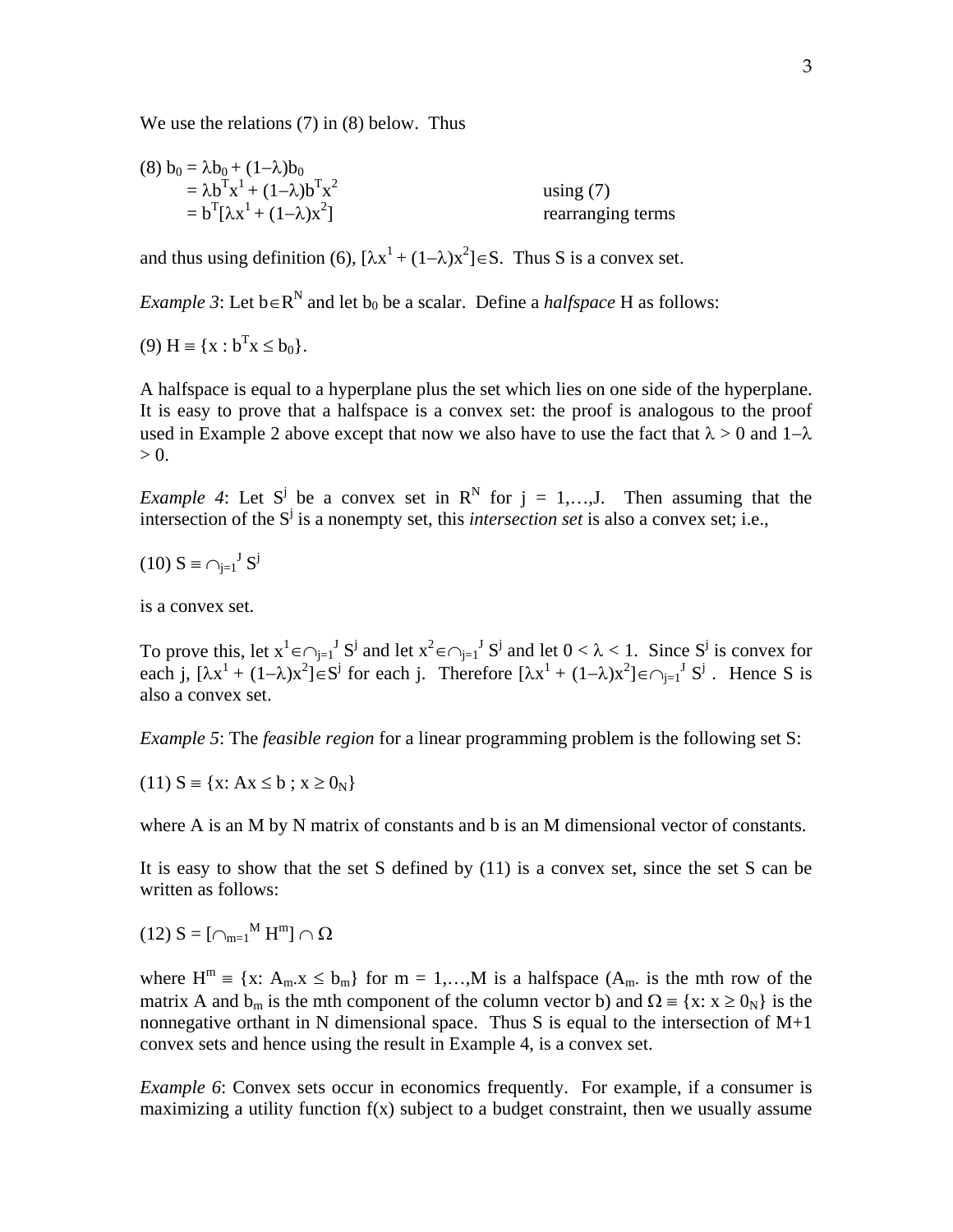that the upper level sets of the function are convex sets; i.e., for every utility level u in the range of f, we usually assume that the *upper level set*  $L(u) = \{x: f(x) \ge u\}$  is convex. This upper level set consists of the consumer's indifference curve (or surface if  $N > 2$ ) and the set of x's lying above it.



It is also generally assumed that production functions  $f(x)$  have the property that the set of inputs x that can produce at least the output level y (this is the upper level set  $L(y)$  =  ${x: f(x) \ge y}$  is a convex set for every output level y that belongs to the range of f. Functions which have this property are call *quasiconcave*. We will study these functions later in this chapter.

### **3. The Supporting Hyperplane Theorem for Closed Convex Sets**

The results in this section are the key to duality theory in economics as we shall see later.

*Definition*: A point  $x^0 \in S$  is an *interior point* of S iff there exists  $\delta > 0$  such that the open ball of radius  $\delta$  around the point  $x^0$ ,  $B_\delta(x^0) = \{x: (x-x^0)^T(x-x^0) < \delta^2\}$ , also belongs to S; i.e.,  $B_\delta(x^0) \subset S$ .

*Definition*: A set S is *open* iff it consists entirely of interior points.

*Definition*: A set S is *closed* iff for every sequence of points,  $\{x^n : n = 1,2,...\}$  such that  $x^{n} \in S$  for every n and limit  $_{n \to \infty} x^{n} \equiv x^{0}$  exists, then  $x^{0} \in S$  as well.

*Definition*: The *closure* of a set S, Clo S, is defined as the set {x: x = limit  $_{n\to\infty}$  x<sup>n</sup>, x<sup>n</sup>  $\in$  S, n  $= 1, 2, \ldots$ . Thus the closure of S is the set of points belonging to S plus any additional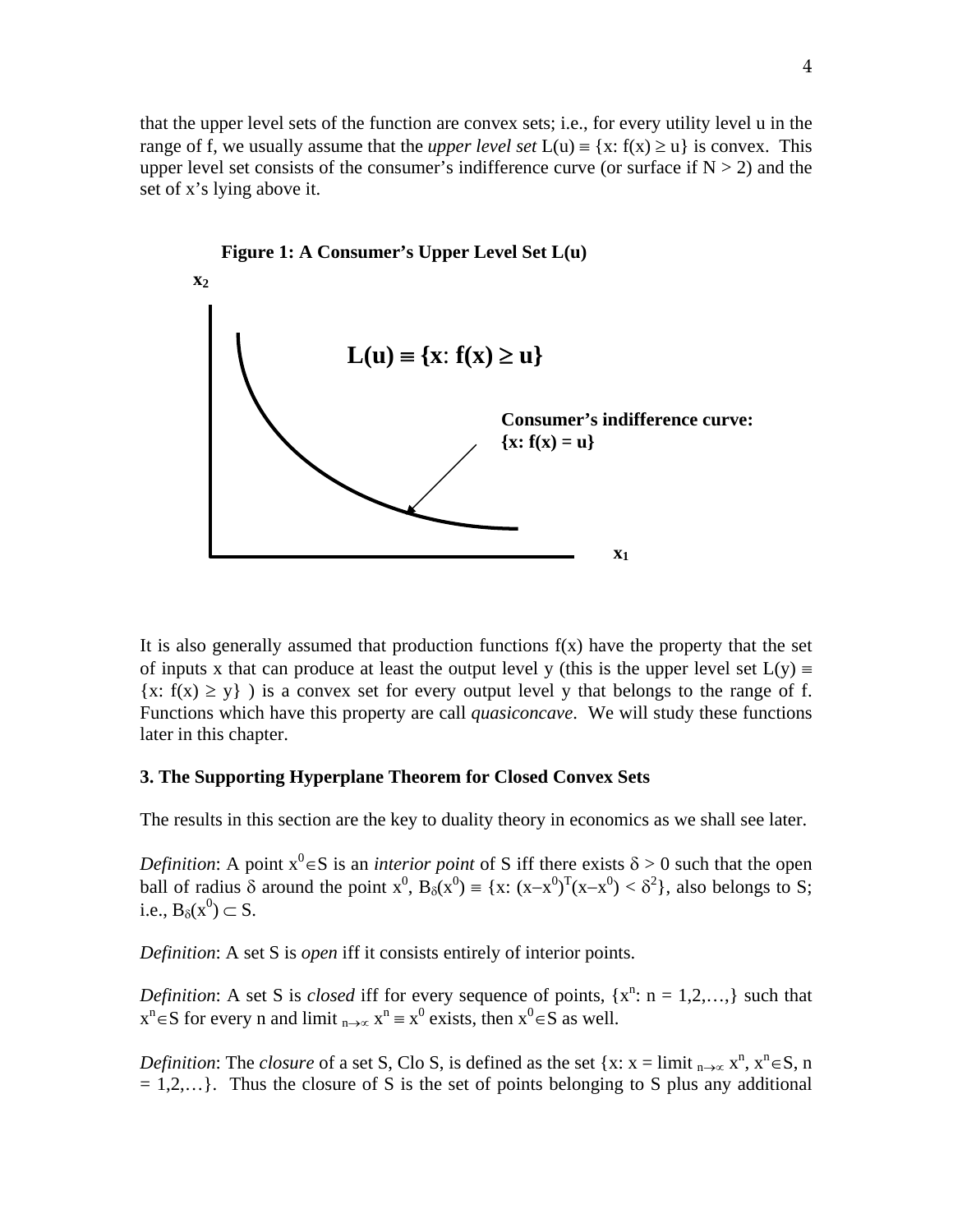points that are limiting points of a sequence of points that belong to S. Note that for every set S, Clo S is a closed set and  $S\subset$ Clo S.

*Definition*:  $x^0$  is a *boundary point* of S iff  $x^0 \in Clo$  S but  $x^0$  is not an interior point of S.

*Definition*: Int S is defined to be the *set of interior points* of S. If there are no interior points of S, then Int  $S = \emptyset$ , the empty set.

*Theorem 1: Minkowski's* (1911) *Theorem*: Let S be a closed convex set in  $R^N$  and let b be a point which does not belong to S. Then there exists a nonzero vector c such that

(13) 
$$
c^{T}b < \min_{x} \{c^{T}x : x \in S\}
$$
;

i.e., there exists a hyperplane passing through the point b which lies entirely below the convex set S.

*Proof*: Since  $(x-b)^T(x-b) \ge 0$  for all vectors x, it can be seen that min <sub>x</sub> { $(x-b)^T(x-b)$  :  $x \in S$  exists. Let  $x^0$  be a boundary point of S which attains this minimum; i.e.,

$$
(14) (x0-b)T(x0-b) = minx {(x-b)T(x-b) : x \in S}.
$$

Now pick an arbitrary  $x \in S$  and let  $0 < \lambda < 1$ . Since both x and  $x^0$  belong to S, by the convexity of S,  $\lambda x + (1-\lambda)x^0 \in S$ . Now use (14) to conclude that

$$
(15) (x^{0}-b)^{T}(x^{0}-b) \leq ([\lambda x + (1-\lambda)x^{0}] - b)^{T}([\lambda x + (1-\lambda)x^{0}] - b)
$$
  
=  $(x^{0}-b + \lambda[x-x^{0}])^{T}(x^{0}-b + \lambda[x-x^{0}])$   
=  $(x^{0}-b)^{T}(x^{0}-b) + 2\lambda(x^{0}-b)^{T}(x-x^{0}) + \lambda^{2}(x-x^{0})^{T}(x-x^{0}).$ 

Define the vector c as

$$
(16) c \equiv x^0 - b.
$$

If c were equal to  $0_N$ , then we would have  $b = x^0$ . But this is impossible because  $x^0 \in S$ and b was assumed to be exterior to S. Hence

$$
(17) c \neq 0_N.
$$

The inequality (17) in turn implies that

(18) 
$$
0 < cTc = (x0 - b)T(x0 - b) = cT(x0 - b)
$$
 or  
(19)  $cTb < cTx0$ .

Rearranging terms in the inequality (15) leads to the following inequality that holds for all  $x \in S$  and  $0 < \lambda < 1$ :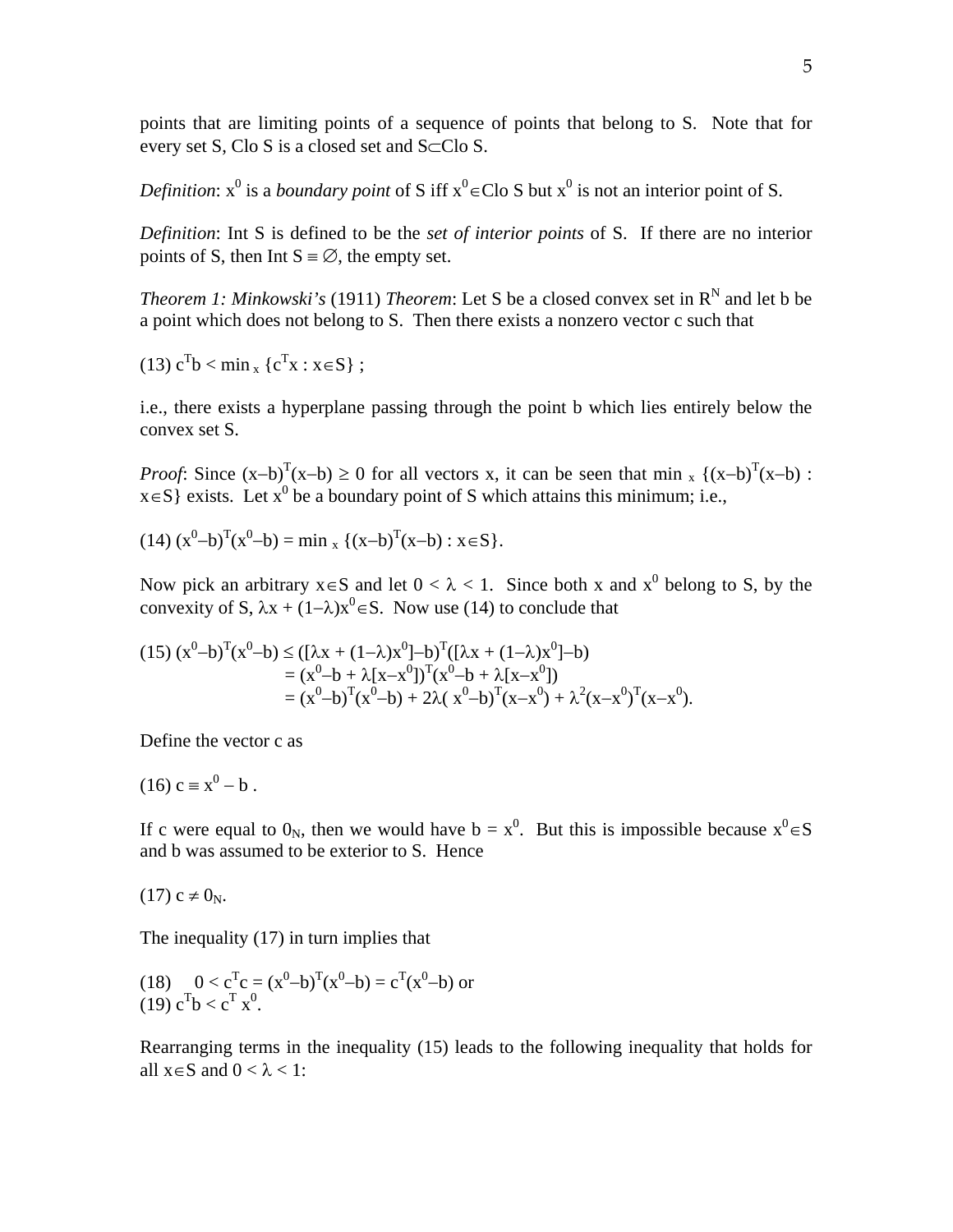$$
(20) 0 \le 2\lambda (x^0 - b)^T (x - x^0) + \lambda^2 (x - x^0)^T (x - x^0).
$$

Divide both sides of (20) by  $2\lambda > 0$  and take the limit of the resulting inequality as  $\lambda$ tends to 0 in order to obtain the following inequality:

(21) 
$$
0 \le (x^0-b)^T(x-x^0)
$$
  
\t\t\t $= c^T(x-x^0)$   
\t\t\tfor all  $x \in S$   
\t\t\tfor all  $x \in S$  using definition (16) or  
\t\t\tfor all  $x \in S$ .  
\t\t\tfor all  $x \in S$ .

Putting (22) and (19) together, we obtain the following inequalities, which are equivalent to the desired result, (13):

(23) 
$$
c^T b < c^T x^0 \le c^T x
$$
 for all  $x \in S$ . Q.E.D.

*Theorem 2: Minkowski's Supporting Hyperplane Theorem*: Let S be a convex set and let b be a boundary point of S. Then there exists a hyperplane through b which supports S; i.e., there exists a nonzero vector c such that

(24) 
$$
c^{T}b = \min_{x} \{c^{T}x : x \in Clo S\}.
$$

*Proof*: Let  $b^n \notin C$  S for  $n = 1, 2, ...$  but let the limit  $n \to \infty$   $b^n = b$ ; i.e., each member of the sequence of points  $b^n$  is exterior to the closure of S but the limit of the points  $b^n$  is the boundary point b. By Minkowski's Theorem, there exists a sequence of nonzero vectors  $c^n$  such that

(25) 
$$
c^{nT}b^{n} < \min_{x} \{c^{nT}x : x \in C \cup S\}
$$
;  $n = 1, 2, ...$ 

There is no loss of generality in normalizing the vectors  $c^n$  so that they are of unit length. Thus we can assume that  $c^{nT}c^n = 1$  for every n. By a Theorem in analysis due to Weierstrass,<sup>2</sup> there exists a subsequence of the points  $\{c^n\}$  which tends to a limit, which we denote by c. Along this subsequence, we will have  $c^{nT}c^n = 1$  and so the limiting vector c will also have this property so that  $c \neq 0_N$ . For each  $c^n$  in the subsequence, (25) will be true so that we have

$$
(26) cnTbn < cnTx ; \tfor every x \in S.
$$

Thus

-

(27) 
$$
c^T b = \lim_{n \to \infty} \lim_{n \to \infty} \frac{1}{n}
$$
  
\n $\leq \lim_{n \to \infty} \lim_{n \to \infty} \frac{1}{n}$   
\n $= c^T x$   
\nFor every  $x \in S$  using (26)  
\nfor every  $x \in S$ 

which is equivalent to the desired result (24).  $Q.E.D.$ 

<sup>2</sup> See Rudin (1953; 31).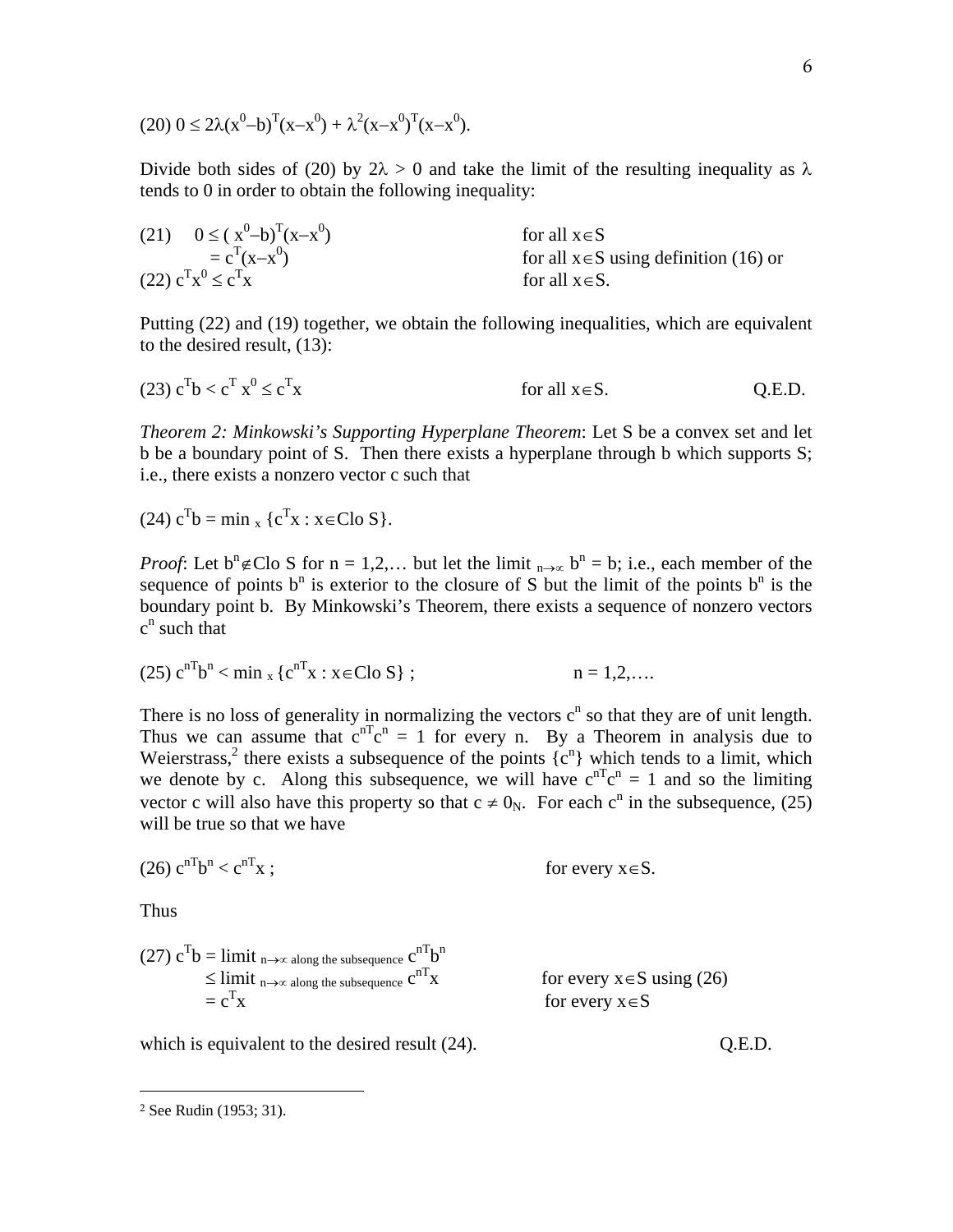The halfspace  $\{x: c^{T}b \leq c^{T}x\}$  where b is a boundary point of S and c was defined in the above Theorem is called a *supporting halfspace* to the convex set S at the boundary point b.

*Theorem 3: Minkowski's Theorem Characterizing Closed Convex Sets*: Let S be a closed convex set that is not equal to  $\mathbb{R}^N$ . Then S is equal to the intersection of its supporting halfspaces.

*Proof*: If S is closed and convex and not the entire space  $R^N$ , then by the previous result, it is clear that S is contained in each of its supporting halfspaces and hence is a subset of the intersection of its supporting halfspaces. Now let  $x \notin S$  so that x is exterior to S. Then using the previous two Theorems, it is easy to see that x does not belong to at least one supporting halfspace to S and thus x does not belong to the intersection of the supporting halfspaces to S. C. C. Q.E.D.

#### **Problems**

1. Let  $A = A^T$  be a positive definite N by N symmetric matrix. Let x and y be N dimensional vectors. Show that the following generalization of the Cauchy Schwarz inequality holds:

(a)  $(x^T A y)^2 \le (x^T A x)(y^T A y)$ .

*Hint*: You may find the concept of a *square root matrix* for a positive definite matrix helpful. From matrix algebra, we know that every symmetric matrix has the following eigenvalue-eigenvector decomposition with the following properties: there exist N by N matrices U and  $\Lambda$  such that

(b)  $U<sup>T</sup>AU = \Lambda$ ;  $(c)$   $U<sup>T</sup>U = I<sub>N</sub>$ 

where  $\Lambda$  is a diagonal matrix with the eigenvalues of A on the main diagonal and U is an orthonormal matrix. Note that U is the inverse of  $U<sup>T</sup>$ . Hence premultiply both sides of (b) by U and postmultiply both sides of (b) by  $U<sup>T</sup>$  in order to obtain the following equation:

(d)  $A = UAU<sup>T</sup>$  $= U \Lambda^{1/2} \Lambda^{1/2} U^{T}$  where we use the assumption that A is positive definite and we define  $\Lambda^{1/2}$  to be a diagonal matrix with diagonal elements equal to the positive square roots of the diagonal elements of  $\Lambda$  (which are the positive eigenvalues of A,  $\lambda_1, \ldots, \lambda_N$ .  $=$  U $\Lambda^{1/2}$  U<sup>T</sup>U $\Lambda^{1/2}$ U<sup>T</sup> using (c)  $= \mathbf{B}^{\mathrm{T}} \mathbf{B}$ 

where the N by N *square root* matrix B is defined as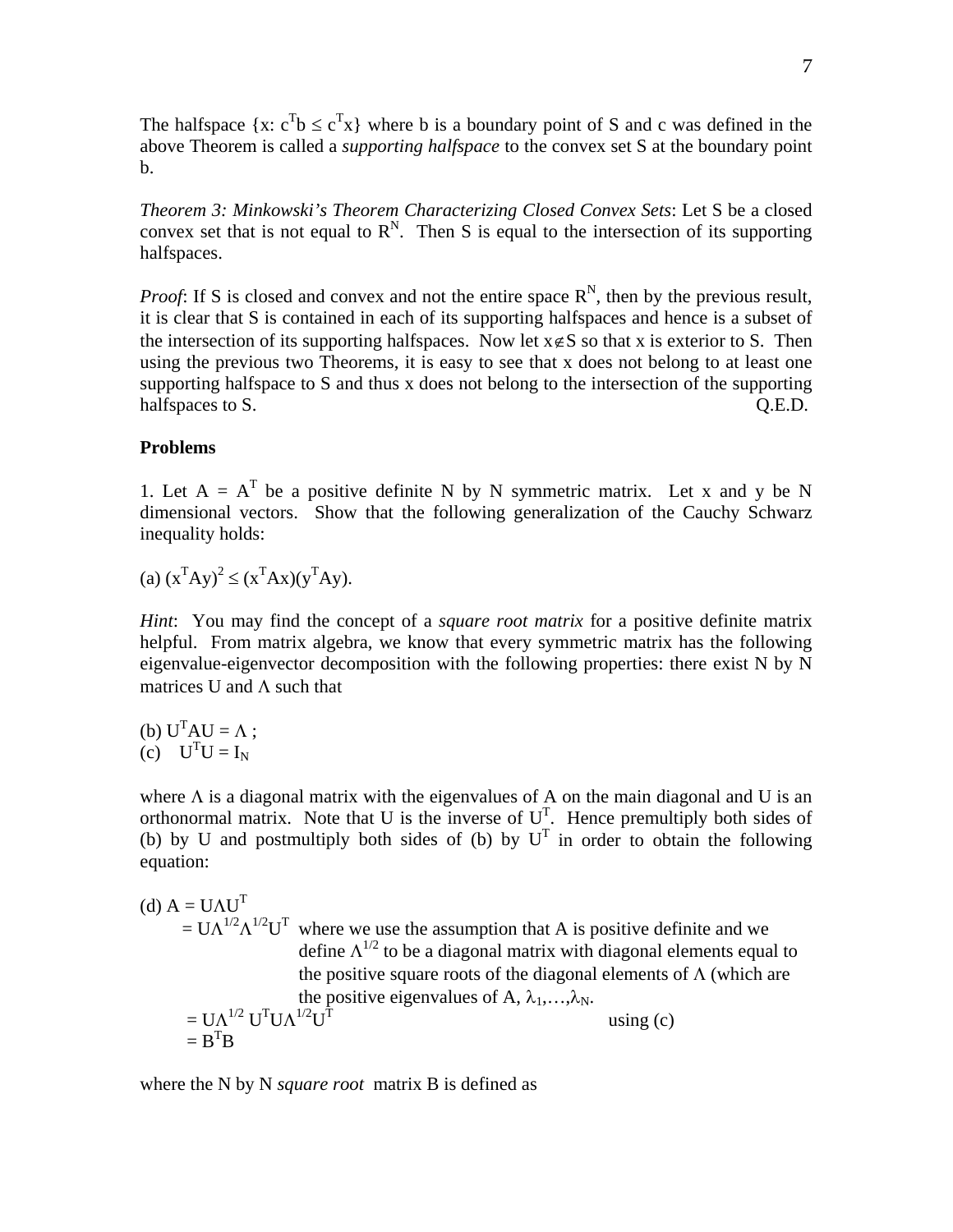(e)  $B = U\Lambda^{1/2} U^{T}$ .

Note that B is symmetric so that

$$
(f) B = BT
$$

and thus we can also write A as

 $(g)$   $A = BB$ .

2. Let  $A = A^T$  be a positive definite N by N symmetric matrix. Let x and y be N dimensional vectors. Show that the following generalization of the Cauchy Schwarz inequality holds:

 $(x^T y)^2 \le (x^T A x)(y^T A^{-1} y).$ 

3. Let  $A = A^T$  be a positive definite symmetric matrix. Define the set  $S = \{x : x^T A x \le 1\}$ . Show that S is a convex set.

4. A set S in  $R^N$  is a *cone* iff it has the following property:

(a)  $x \in S$ ,  $\lambda \ge 0$  implies  $\lambda x \in S$ .

A set S in  $R^N$  is a convex *cone* iff it both a convex set and a cone. Show that S is a convex cone iff it satisfies the following property:

(b)  $x \in S$ ,  $y \in S$ ,  $\alpha \ge 0$  and  $\beta \ge 0$  implies  $\alpha x + \beta y \in S$ .

5. Let S be a nonempty closed convex set in  $R^N$  (that is not the entire space  $R^N$ ) and let b be a boundary point of S. Using Minkowski's supporting hyperplane theorem, there exists at least one vector  $c^* \neq 0_N$  such that  $c^{*T}b \leq c^{*T}x$  for all  $x \in S$ . Define the *set of supporting hyperplanes* S(b) to the set S at the boundary point b to be the following set:

(a)  $S(b) \equiv \{c : c^Tb \le c^Tx \text{ for all } x \in S\}.$ 

Show that the set  $S(b)$  has the following properties:

(b)  $0<sub>N</sub> \in S(b)$ ; (c) S(b) is a cone; (d) S(b) is a closed set; (e) S(b) is a convex set and (f) S(b) contains at least one *ray*, a set of the form  $\{x : x = \lambda x^*, \lambda \ge 0\}$  where  $x^* \ne 0_N$ .

6. If X and Y are nonempty sets in  $R^N$ , the set  $X - Y$  is defined as follows:

(a)  $X - Y \equiv \{x-y : x \in X \text{ and } y \in Y\}.$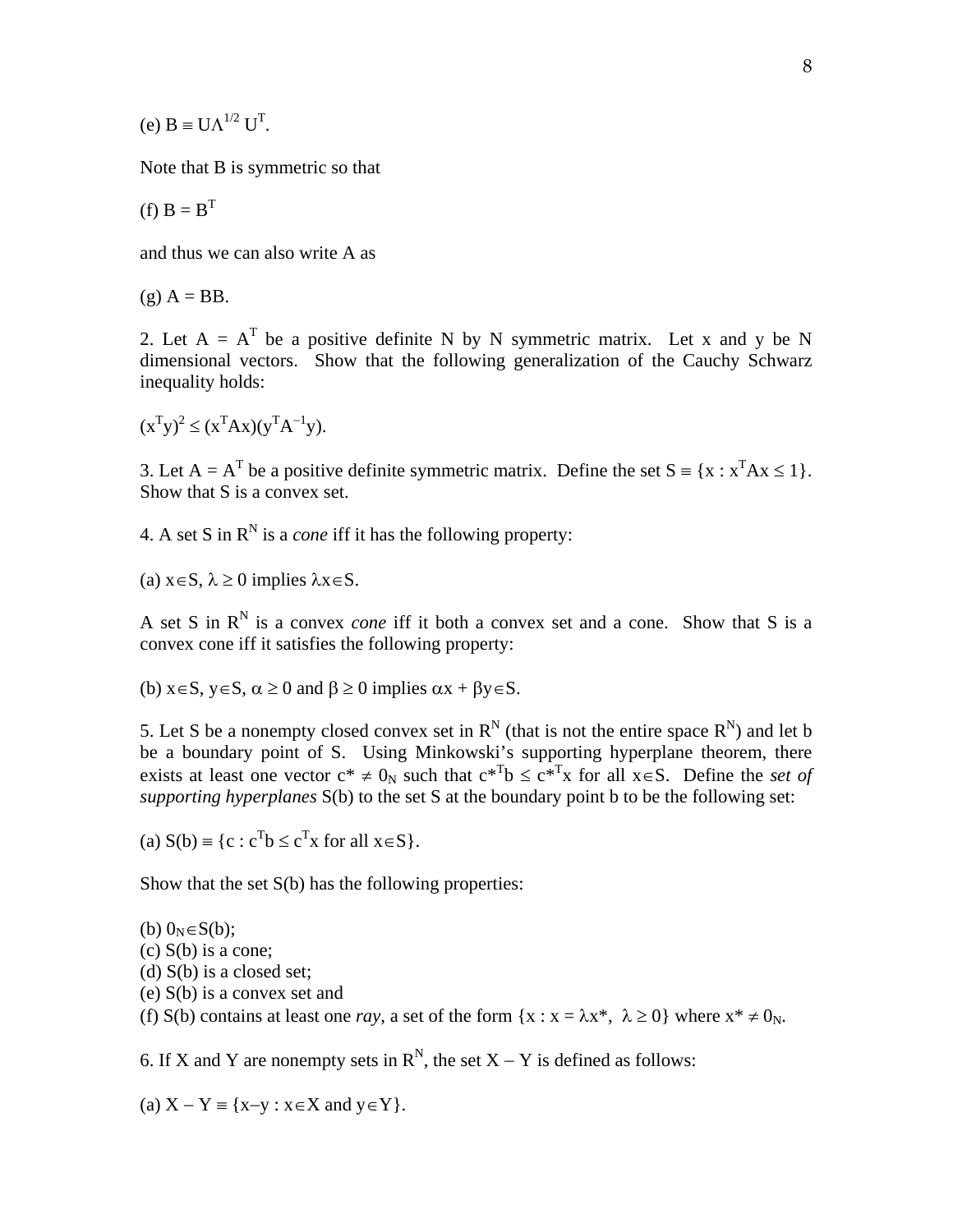If X and Y are nonempty convex sets, show that  $X - Y$  is also a convex set.

7. *Separating hyperplane theorem between two disjoint convex sets* Fenchel (1953; 48- 49): Let X and Y be two nonempty, convex sets in  $R^N$  that have no points in common; i.e.,  $X \cap Y = \emptyset$  (the empty set). Assume that at least one of the two sets X or Y has a nonempty interior. Prove that there exists a hyperplane that separates X and Y; i.e., show that there exists a nonzero vector c and a scalar  $\alpha$  such that

(a)  $c^T y \leq \alpha \leq c^T$ for all  $x \in X$  and  $y \in Y$ .

*Hint*: Consider the set  $S = X - Y$  and show that  $0_N$  does not belong to S. If  $0_N$  does not belong to the closure of S, apply Minkowski's Theorem 1. If  $0<sub>N</sub>$  does belong to the closure of S, then since it does not belong to S and S has an interior, it must be a boundary point of S and apply Minkowski's Theorem 2.

## **4. Concave Functions**

*Definition*: A function f(x) of N variables  $x = [x_1, \ldots, x_N]$  defined over a convex subset S of R<sup>N</sup> is *concave* iff for every  $x^1 \in S$ ,  $x^2 \in S$  and  $0 < \lambda < 1$ , we have

$$
(28) f(\lambda x^1 + (1 - \lambda)x^2) \ge \lambda f(x^1) + (1 - \lambda)f(x^2) .
$$

In the above definition, f is defined over a convex set so that we can be certain that points of the form  $\lambda x^1 + (1-\lambda)x^2$  belong to S if  $x^1$  and  $x^2$  belong to S. Note that when  $\lambda$  equals 0 or 1, the weak inequality (28) is automatically valid as an equality so that in the above definition, we could replace the restriction  $0 < \lambda < 1$  by  $0 \le \lambda \le 1$ .

If  $N = 1$ , a geometric interpretation of a concave function is easy to obtain; see Figure 2 below. As the scalar  $\lambda$  travels from 1 to 0,  $f(\lambda x^1 + (1-\lambda)x^2)$  traces out the value of f between  $x^1$  and  $x^2$ . On the other hand, as  $\lambda$  travels from 1 to 0,  $\lambda f(x^1) + (1-\lambda)f(x^2)$  is a linear function of  $\lambda$  which joins up the point  $(x^1, f(x^1))$  to the point  $(x^2, f(x^2))$  on the graph of f(x); i.e.,  $\lambda f(x^1) + (1 - \lambda)f(x^2)$  traces out the chord between two points on the graph of f. The inequality (28) says that if the function is concave, then the graph of f between  $x<sup>1</sup>$ and  $x^2$  will lie above (or possibly be coincident with) the chord joining these two points on the graph. This property must hold for any two points on the graph of f.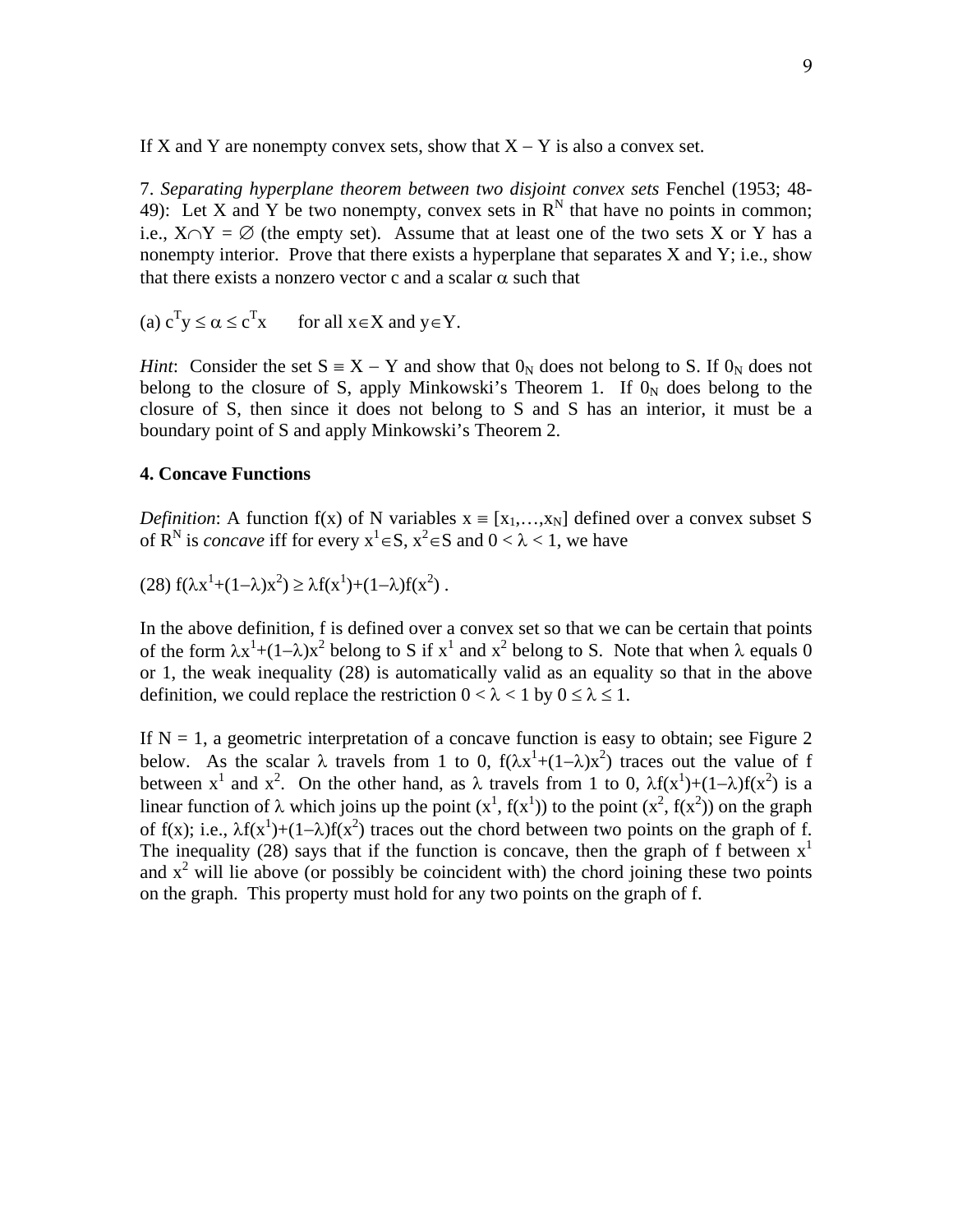

 For a general N, the interpretation of the concavity property is the same as in the previous paragraph: we look at the behavior of the function along the line segment joining  $x^1$  to  $x^2$ compared to the straight line segment joining the point  $[x^1,f(x^1)]$  in  $\mathbb{R}^{N+1}$  to the point  $[x^2, f(x^2)]$ . This line segment must lie below (or be coincident with) the former curve. This property must hold for any two points in the domain of definition of f.

Concave functions occur quite frequently in economic as we shall see in subsequent chapters.

One very convenient property that a concave function possesses is given by the following result.

*Theorem 4: Local Maximum is a Global Maximum;* Fenchel (1953; 63): Let f be a concave function defined over a convex subset S of  $R^N$ . If f attains a local maximum at the point  $x^0 \in S$ , then f attains a global maximum at  $x^0$ ; i.e., we have

(29)  $f(x^0) \ge f(x)$  for all  $x \in S$ .

*Proof*: Since f attains a local maximum at  $x^0$ , there exists a  $\delta > 0$  such that

(30) 
$$
f(x^0) \ge f(x)
$$
 for all  $x \in S \cap B(x^0, \delta)$ 

where  $B(x^0, \delta) = {x : (x-x^0)^T (x-x^0) < \delta^2}$  is the open ball of radius  $\delta$  around the point  $x^0$ . *Suppose* there exists an  $x^1 \in S$  such that

 $(31) f(x^1) > f(x^0)$ .

Using the concavity of f, for  $0 < \lambda < 1$ , we have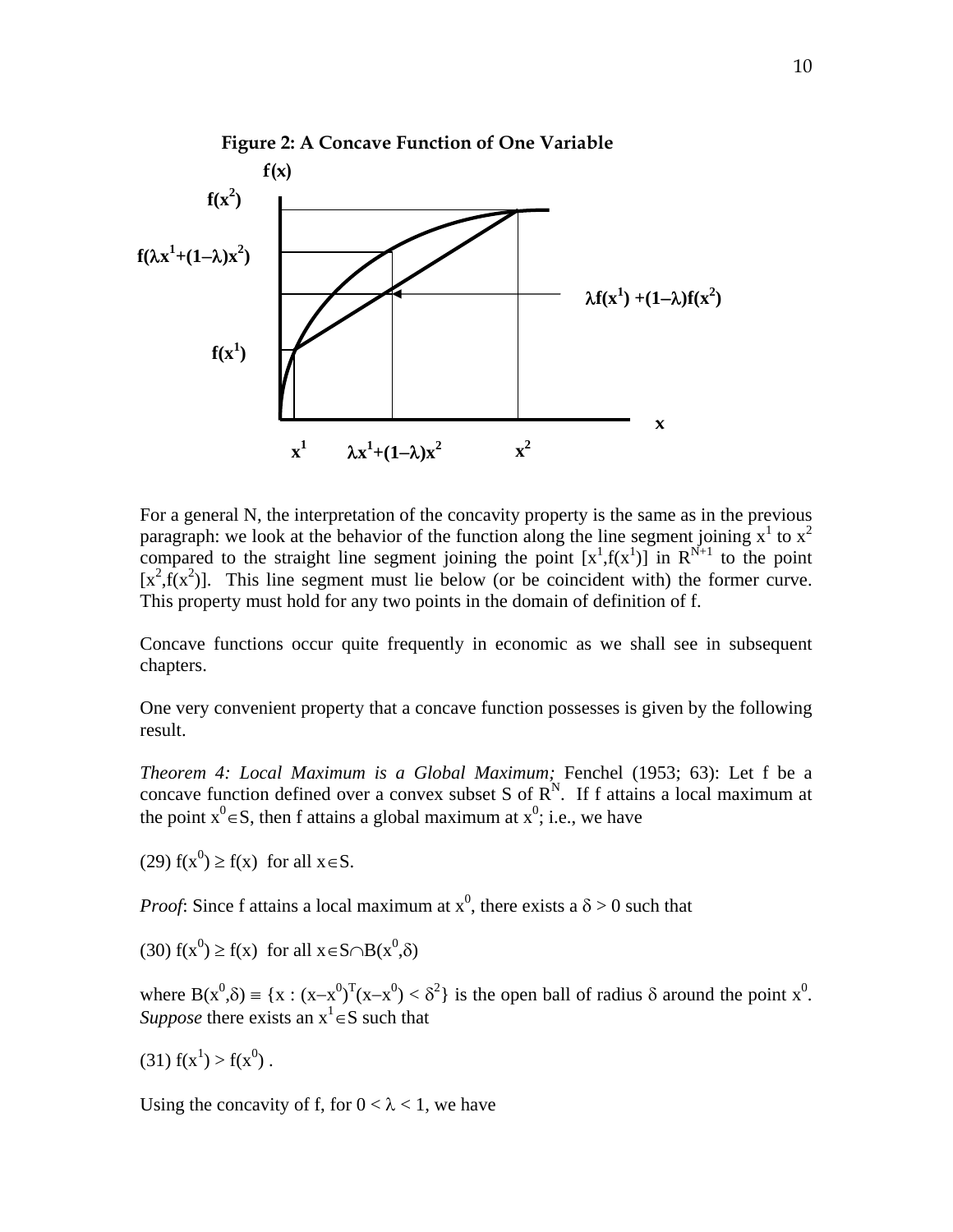(32) 
$$
f(\lambda x^1 + (1-\lambda)x^0) \ge \lambda f(x^1) + (1-\lambda)f(x^0)
$$
  
\n $\ge \lambda f(x^0) + (1-\lambda)f(x^0)$  using  $\lambda > 0$  and (31)  
\n $= f(x^0)$ .

But for  $\lambda$  close to 0,  $\lambda x^1 + (1-\lambda)x^0$  will belong to  $S \cap B(x^0, \delta)$  and hence for  $\lambda$  close to 0, (32) will contradict (30). Thus our *supposition* must be false and (29) holds. Q.E.D.

It turns out to be very useful to have several alternative characterizations for the concavity property. Our first characterization is provided by the definition (28).

*Theorem 5: Second Characterization of Concavity;* Fenchel (1953; 57): (a) f is a concave function defined over the convex subset S of R<sup>N</sup> iff (b) the set H = {(y,x) : y  $\leq$  f(x), x  $\in$  S} is a convex set in  $R^{N+1}$ .<sup>3</sup>

*Proof:* (a) implies (b): Let  $(y^1, x^1) \in H$ ,  $(y^2, x^2) \in H$  and  $0 < \lambda < 1$ . Thus

(33)  $y^1 \le f(x^1)$  and  $y^2 \le f(x^2)$ 

with  $x^1 \in S$  and  $x^2 \in S$ . Since f is concave over S,

(34) 
$$
f(\lambda x^1 + (1-\lambda)x^2) \ge \lambda f(x^1) + (1-\lambda)f(x^2)
$$
  
\n $\ge \lambda y^1 + (1-\lambda)y^2$  using  $\lambda > 0$ ,  $(1-\lambda) > 0$  and (33).

Using the definition of S, (34) shows that  $[\lambda y^1 + (1-\lambda)y^2, \lambda x^1 + (1-\lambda)x^2] \in H$ . Thus H is a convex set.

(b) implies (a): Let  $x^1 \in S$ ,  $x^2 \in S$  and  $0 < \lambda < 1$ . Define  $y^1$  and  $y^2$  as follows:

(35) 
$$
y^1 = f(x^1)
$$
 and  $y^2 = f(x^2)$ .

The definition of H and the equalities in (35) show that  $(y^1, x^1) \in H$  and  $(y^2, x^2) \in H$ . Since H is a convex set by assumption,  $[\lambda y^1 + (1-\lambda)y^2, \lambda x^1 + (1-\lambda)x^2] \in H$ . Hence, by the definition of H,

$$
(36) f(\lambda x^{1} + (1 - \lambda)x^{2}) \ge \lambda y^{1} + (1 - \lambda)y^{2}
$$
  
=  $\lambda f(x^{1}) + (1 - \lambda)f(x^{2})$  using (35)

which establishes the concavity of f.  $Q.E.D.$ 

 $\overline{a}$ 

A geometric interpretation of the second characterization of concavity when  $N = 1$  is illustrated in Figure 3.

<sup>3</sup>The set H is called the *hypograph* of the function f; it consists of the graph of f and all of the points lying below it.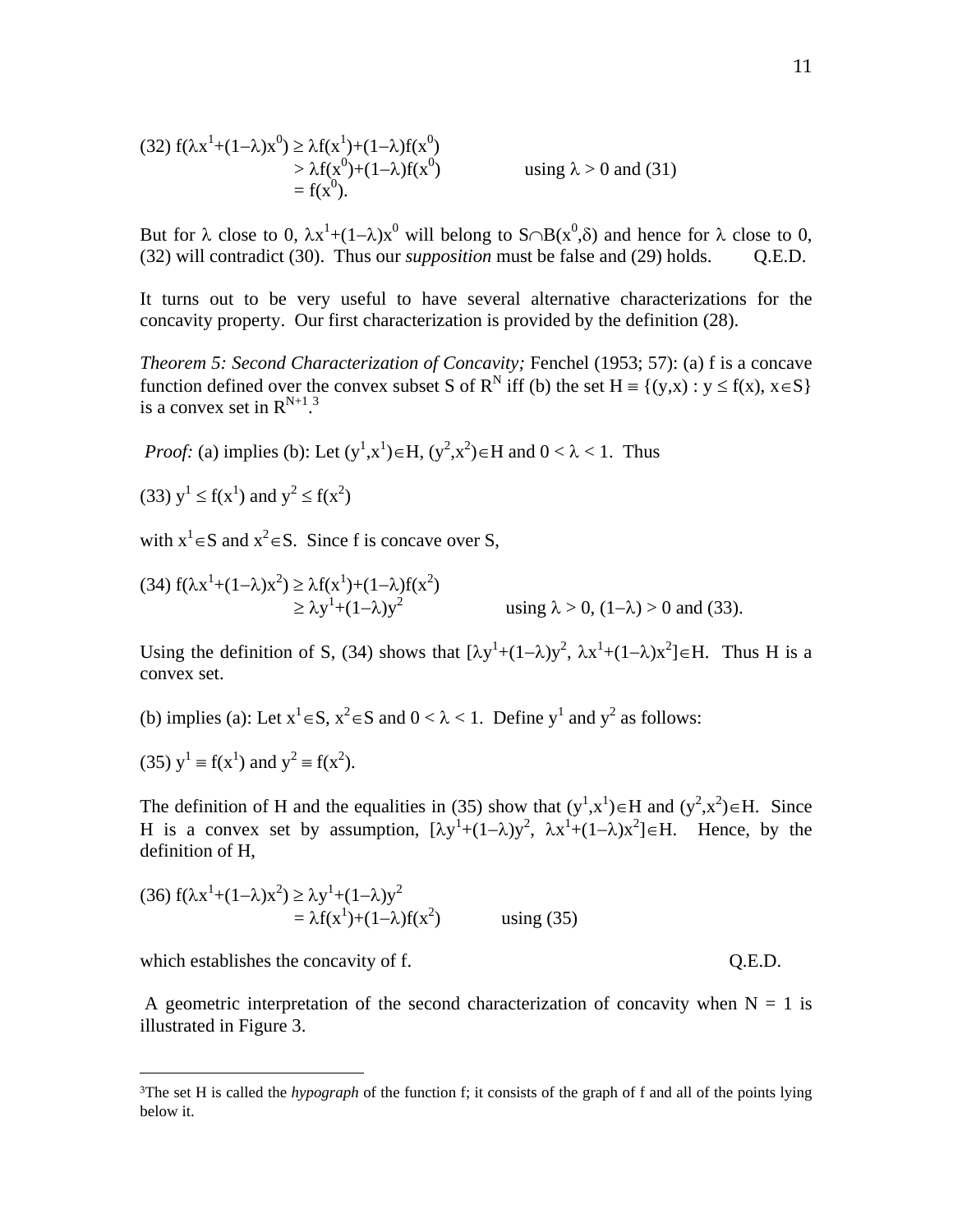



The second characterization of concavity is useful because it shows us why concave functions are *continuous* over the interior of their domain of definition.



Let the function of one variable,  $f(x)$ , be concave. In Figure 4, the point  $x^0$  is in the interior of the domain of definition set S and the point  $[f(x^0), x^0]$  is on the boundary of the convex set hypograph H of f. By Theorem 2, there is at least one supporting hyperplane to the boundary point  $[f(x^0), x^0]$  of H (this is the point C in Figure 4) and we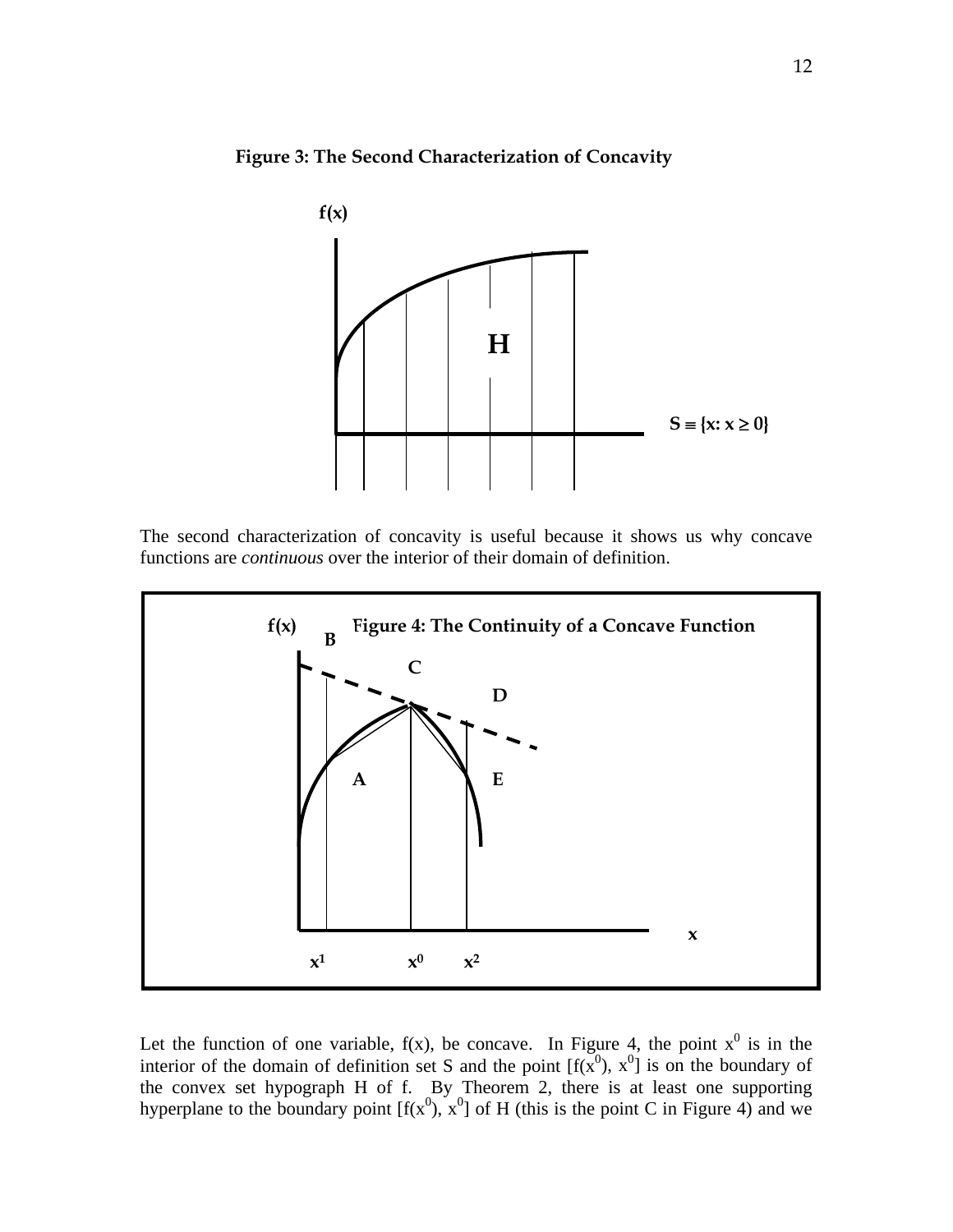have drawn one of these hyperplanes (which are lines in this case) as the dashed line BCD.<sup>4</sup> Note that this dashed line serves as an *upper bounding* approximating function to f(x). Now consider some point  $x^1$  to the left of  $x^0$ . Since f is a concave function, it can be seen that the straight line joining the points  $[f(x^1), x^1]$  and  $[f(x^0), x^0]$ , the line segment AC in Figure 4, is a *lower bounding* approximating function to  $f(x)$  to the left of  $x^0$ . Now consider some point  $x^2$  to the right of  $x^0$ . Again using the concavity of f, the straight line joining the points  $[f(x^0), x^0]$  and  $[f(x^2), x^2]$ , the line segment CE in Figure 4, is a *lower bounding* approximating function to  $f(x)$  to the right of  $x^0$ . Thus  $f(x)$  is sandwiched between two linear functions that meet at the point C both to the left and to the right of  $x^0$ and it can be seen that  $f(x)$  must be continuous at the interior point  $x^0$ . The same conclusion can be derived for any interior point of the domain of definition set S and hence we conclude that a concave function  $f$  is continuous over Int  $S^5$ .

The example shown in Figure 4 shows that there can be more than one supporting hyperplane to a boundary point on the hypograph of a concave function. Consider the following definition and Theorem:

*Definition*: A vector b is a *supergradient* to the function of N variables f defined over S at the point  $x^0 \in S$  iff

(37)  $f(x) \le f(x^0) + b^T(x-x^0)$ for all  $x \in S$ .

Note that the function on the right hand side of (37) is a linear function of x which takes on the value  $f(x^0)$  when  $x = x^0$ . This linear function acts as an upper bounding function to f.

*Theorem 6*; Rockafellar (1970; 217): If f is a concave function defined over an open convex subset S of R<sup>N</sup>, then for every  $x^0 \in S$ , f has at least one supergradient vector b<sup>0</sup> to f at the point x<sup>0</sup>. Denote the set of all such supergradient vectors as  $\partial f(x^0)$ . Then  $\partial f(x^0)$  is a nonempty, closed convex set.<sup>6</sup>

*Proof*: Define the hypograph of f as  $H = \{(y,x) : y \le f(x), x \in S\}$ . Since f is concave, by Theorem 5, H is a convex set. Note also that  $[f(x^0), x^0]$  is a boundary point of H. By Theorem 2, there exists  $[c_0,c^T] \neq 0_{N+1}$  such that

(38)  $c_0 f(x^0) + c^T x^0 \le c_0 y + c^T$ for every [y,  $x \in H$ .

*Suppose*  $c_0$  in (38) were equal to 0. Then (38) becomes

(39)  $c^T x^0 \le c^T$ for every  $x \in S$ .

 $\overline{a}$ 

<sup>4</sup>Note that the graph of f is kinked at the point C and so there is an entire set of supporting hyperplanes to the point C in this case.

<sup>&</sup>lt;sup>5</sup> The argument is a bit more complex when N is greater than 1 but the same conclusion is obtained. We cannot extend the above argument to boundary points of S because the supporting hyperplane to H may be vertical. See Fenchel (1953; 74) for a general proof.

<sup>&</sup>lt;sup>6</sup> Rockafellar shows that  $\partial f(x^0)$  is also a bounded set.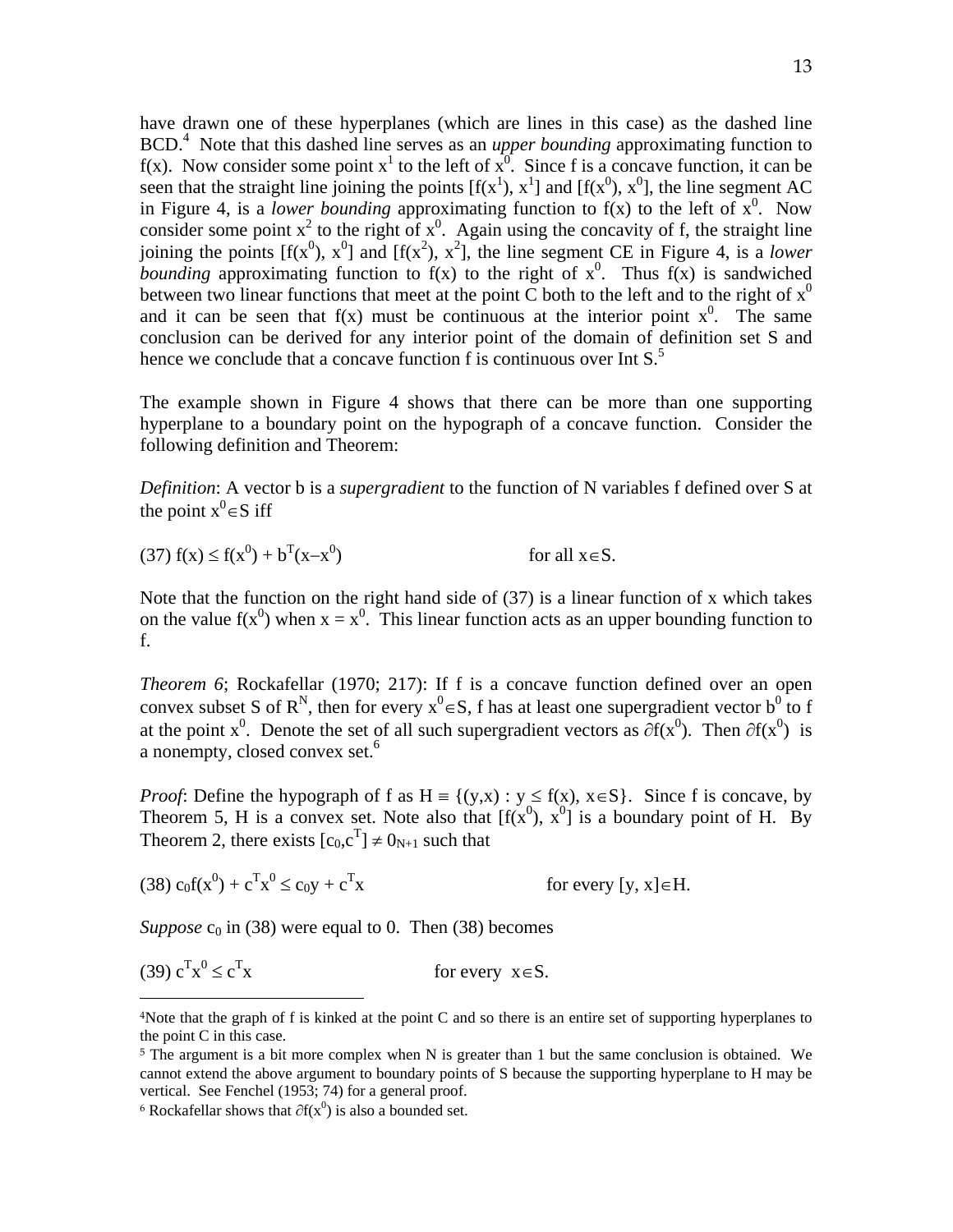Since  $x^0$  = Int S, (39) cannot be true. Hence our *supposition* is false and we can assume  $c_0$  $\neq$  0. If c<sub>0</sub> > 0, then (38) is not satisfied if y < f(x<sup>0</sup>) and x = x<sup>0</sup>. Thus we must have c<sub>0</sub> < 0. Multiplying (38) through by  $1/c_0$  yields the following inequality:

(40) 
$$
f(x^0) - b^{0T}x^0 \ge y - b^{0T}x
$$
 for every  $[y, x] \in H$ 

where the vector  $b^0$  is defined as

(41) 
$$
b^0 = -c/c_0
$$
.

Now let  $x \in S$  and  $y = f(x)$ . Then [y, x]  $\in$  H and (40) becomes

$$
(42) f(x) \le f(x^0) + b^{0T}(x-x^0) \qquad \text{for all } x \in S.
$$

Using definition (37), (42) shows that  $b^0$  is a supergradient to f at  $x^0$  and hence  $\partial f(x^0)$  is nonempty.

To show that  $\partial f(x^0)$  is a convex set, let  $b^1 \in \partial f(x^0)$ ,  $b^2 \in \partial f(x^0)$  and  $0 < \lambda < 1$ . Then

| $(43) f(x) \le f(x^0) + b^{1T}(x-x^0)$ | for all $x \in S$ : |
|----------------------------------------|---------------------|
| $f(x) \le f(x^0) + b^{2T}(x-x^0)$      | for all $x \in S$ . |

Thus

 $\overline{a}$ 

(44) 
$$
f(x) = \lambda f(x) + (1-\lambda)f(x)
$$
 for all  $x \in S$ ;  
\n $\leq \lambda [f(x^0) + b^{1T}(x-x^0)] + (1-\lambda)f(x)$  for all  $x \in S$ ;  
\n $\leq \lambda [f(x^0) + b^{1T}(x-x^0)] + (1-\lambda)[f(x^0) + b^{2T}(x-x^0)]$  using  $\lambda > 0$  and (43)  
\n $= f(x^0) + [\lambda b^{1T} + (1-\lambda)b^{2T}](x-x^0)$  for all  $x \in S$ 

and so  $[\lambda b^1 + (1-\lambda)b^2] \in \partial f(x^0)$ . Thus  $\partial f(x^0)$  is a convex set.

The closedness of  $\partial f(x^0)$  follows from the fact that the vector b enters the inequalities (37) in a linear fashion. Q.E.D.

*Corollary*: If f is a concave function defined over a convex subset S of  $\mathbb{R}^N$ ,  $x^0 \in$  Int S and the first order partial derivatives of f evaluated at  $x^0$  exist,<sup>7</sup> then  $\partial f(x^0) = \{\nabla f(x^0)\}\;$ , i.e., if f has first order partial derivatives, then the set of supergradients reduces to the gradient vector of f evaluated at  $x^0$ .

*Proof*: Since  $x^0 \in Int S$ ,  $\partial f(x^0)$  is nonempty. Let  $b \in \partial f(x^0)$ . Using definition (37) of a supergradient, it can be seen that the function  $g(x)$  defined by (45) below is nonpositive:

<sup>&</sup>lt;sup>7</sup> Thus the vector of first order partial derivatives  $\nabla f(x^0) = [\partial f(x^0)/\partial x_1,...,\partial f(x^0)/\partial x_N]^T$  exists.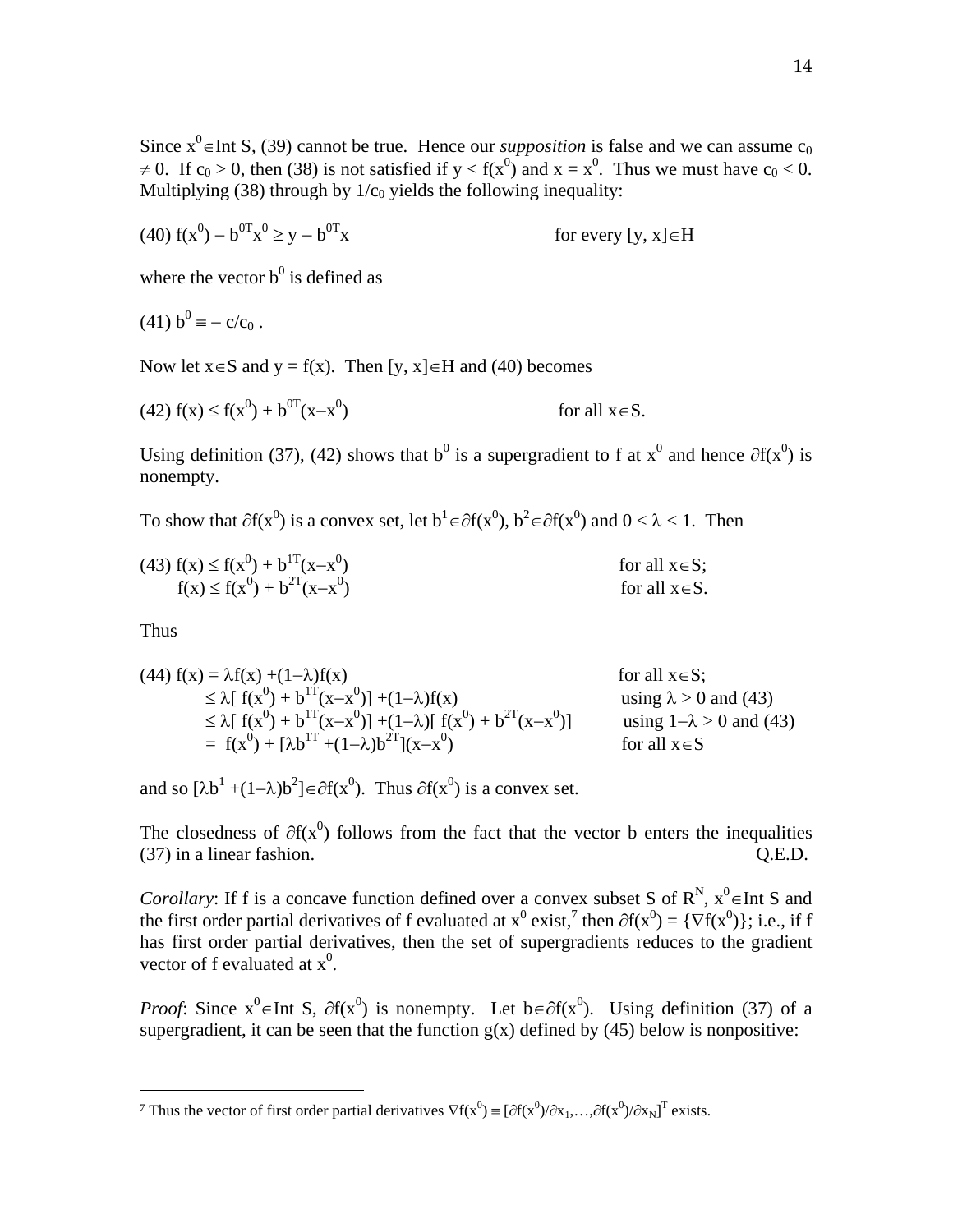(45) 
$$
g(x) = f(x) - f(x^0) - b^T(x - x^0) \le 0
$$

Since  $g(x^0) = 0$ , (45) shows that  $g(x)$  attains a global maximum over the set S at  $x = x^0$ . Hence, the following first order necessary conditions for maximizing a function of N variables will hold at  $x^0$ :

(46)  $\nabla g(x^0) = \nabla f(x^0) - b = 0_N$  or (47)  $b = \nabla f(x^0)$ .

Hence we have shown that if  $b \in \partial f(x^0)$ , then  $b = \nabla f(x^0)$ . Hence  $\partial f(x^0)$  is the single point,  $\nabla f(x^0)$ .  $Q.E.D.$ 

*Theorem 7; Third Characterization of Concavity*: Roberts and Varberg (1973; 12): Let f be a function of N variables defined over an open convex subset S of  $\mathbb{R}^{N}$ . Then (a) f is concave over S iff (b) for every  $x^0 \in S$ , there exists a b<sup>0</sup> such that

$$
(48) f(x) \le f(x^0) + b^{0T}(x-x^0) \qquad \text{for all } x \in S.
$$

*Proof*: (a) implies (b). This has been done in Theorem 6 above.

(b) implies (a). Let  $x^1 \in S$ ,  $x^2 \in S$  and  $0 < \lambda < 1$ . Let b be a supergradient to f at the point  $\lambda x^1 + (1-\lambda)x^2$ . Thus we have:

(49) 
$$
f(x) \le f(\lambda x^1 + (1 - \lambda)x^2) + b^T(x - [\lambda x^1 + (1 - \lambda)x^2])
$$
 for all  $x \in S$ .

Now evaluate (49) at  $x = x^1$  and then multiply both sides of the resulting inequality through by  $\lambda > 0$ . Evaluate (49) at  $x = x^2$  and then multiply both sides of the resulting inequality through by  $1 - \lambda > 0$ . Add the two inequalities to obtain:

$$
(50)\ \lambda f(x^{1}) + (1-\lambda)f(x^{2}) \le f(\lambda x^{1} + (1-\lambda)x^{2}) + \lambda b^{T}(x^{1} - [\lambda x^{1} + (1-\lambda)x^{2}])
$$
  
+ (1-\lambda) b^{T}(x^{2} - [\lambda x^{1} + (1-\lambda)x^{2}])  
= f(\lambda x^{1} + (1-\lambda)x^{2})

which shows that f is concave over S. C.E.D.

*Corollary: Third Characterization of Concavity in the Once Differentiable Case*; Mangasarian (1969; 84): Let f be a once differentiable function of N variables defined over an open convex subset S of  $R^N$ . Then (a) f is concave over S iff

(51) 
$$
f(x^1) \le f(x^0) + \nabla f(x^0)^T (x^1 - x^0)
$$
 for all  $x^0 \in S$  and  $x^1 \in S$ .

*Proof*: (a) implies (51). This follows from Theorem 6 and its corollary. (51) implies (a). Use the proof of (b) implies (a) in Theorem 7. Q.E.D.

for all  $x \in S$ .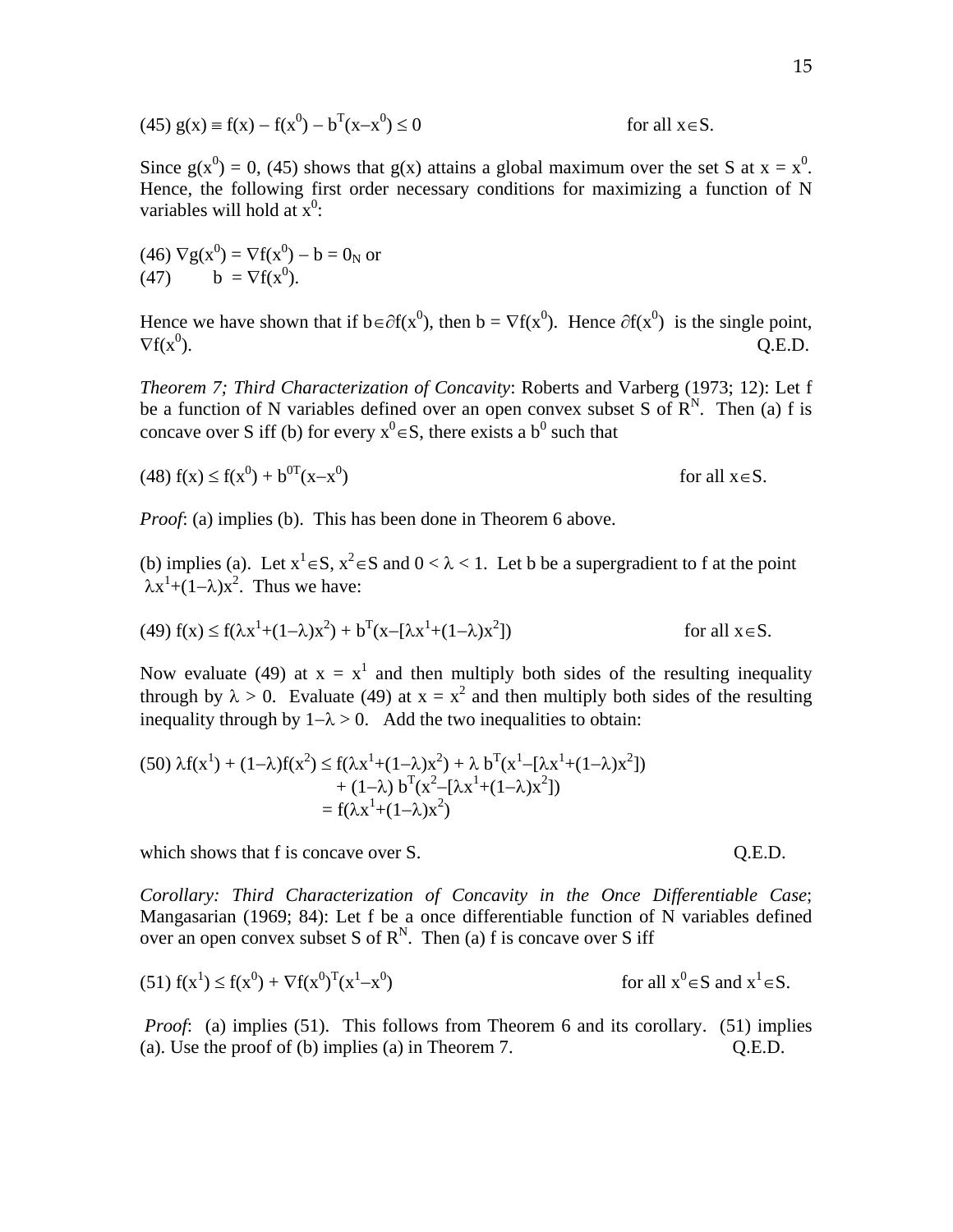



Thus in the case where the function is once differentiable and defined over an open convex set, then a necessary and sufficient condition for the function to be concave is that the first order linear approximation to f(x) around any point  $x^0 \in S$ , which is  $f(x^0)$  +  $\nabla f(x^0)^T (x-x^0)$ , must lie above (or be coincident with) the surface of the function.

Our final characterization of concavity is for functions of  $N$  variables,  $f(x)$ , that are twice continuously differentiable. This means that the first and second order partial derivative functions exist and are continuous. Note that in this case, Young's Theorem from calculus implies that

(52)  $\partial^2 f(x_1,...,x_N)/\partial x_i \partial x_k = \partial^2 f(x_1,...,x_N)/\partial x_k \partial x_i$  for  $1 \le i \le k \le N$ ;

<u>.</u>

i.e., the matrix of second order partial derivatives,  $\nabla^2 f(x) = [\partial^2 f(x_1,...,x_N)/\partial x_i \partial x_k]$  is symmetric.

*Theorem 8: Fourth Characterization of Concavity in the Twice Continuously Differentiable Case*; Fenchel (1953; 87-88): Let f be a twice continuously differentiable function of N variables defined over an open convex subset S of  $\mathbb{R}^{N}$ . Then (a) f is concave over S iff (b)  $\nabla^2 f(x)$  is negative semidefinite for all  $x \in S$ .

*Proof*: (b) implies (a). Let  $x^0$  and  $x^1$  be two arbitrary points in S. Then by Taylor's Theorem for  $n = 2$ ,<sup>8</sup> there exists  $\theta$  such that  $0 < \theta < 1$  and

<sup>&</sup>lt;sup>8</sup> For a function of one variable, g(t) say, Taylor's Theorem for  $n = 1$  is the Mean Value Theorem; i.e., if the derivative of g exists for say  $0 < t < 1$ , then there exists t<sup>\*</sup> such that  $0 < t^* < 1$  and  $g(1) = g(0) +$  $g'(t^*)[1-0]$ . Taylor's Theorem for  $n = 2$  is: suppose the first and second derivatives of  $g(t)$  exist for  $0 \le t \le 1$ . Then there exists t\* such that  $0 < t^* < 1$  and  $g(1) = g(0) + g'(0)[1-0] + (1/2) g''(t^*)[1-0]^2$ . To see that (53) follows from this Theorem, define  $g(t) = f(x^0 + t[x^1 - x^0])$  for  $0 \le t \le 1$ . Routine calculations show that  $g'(t) =$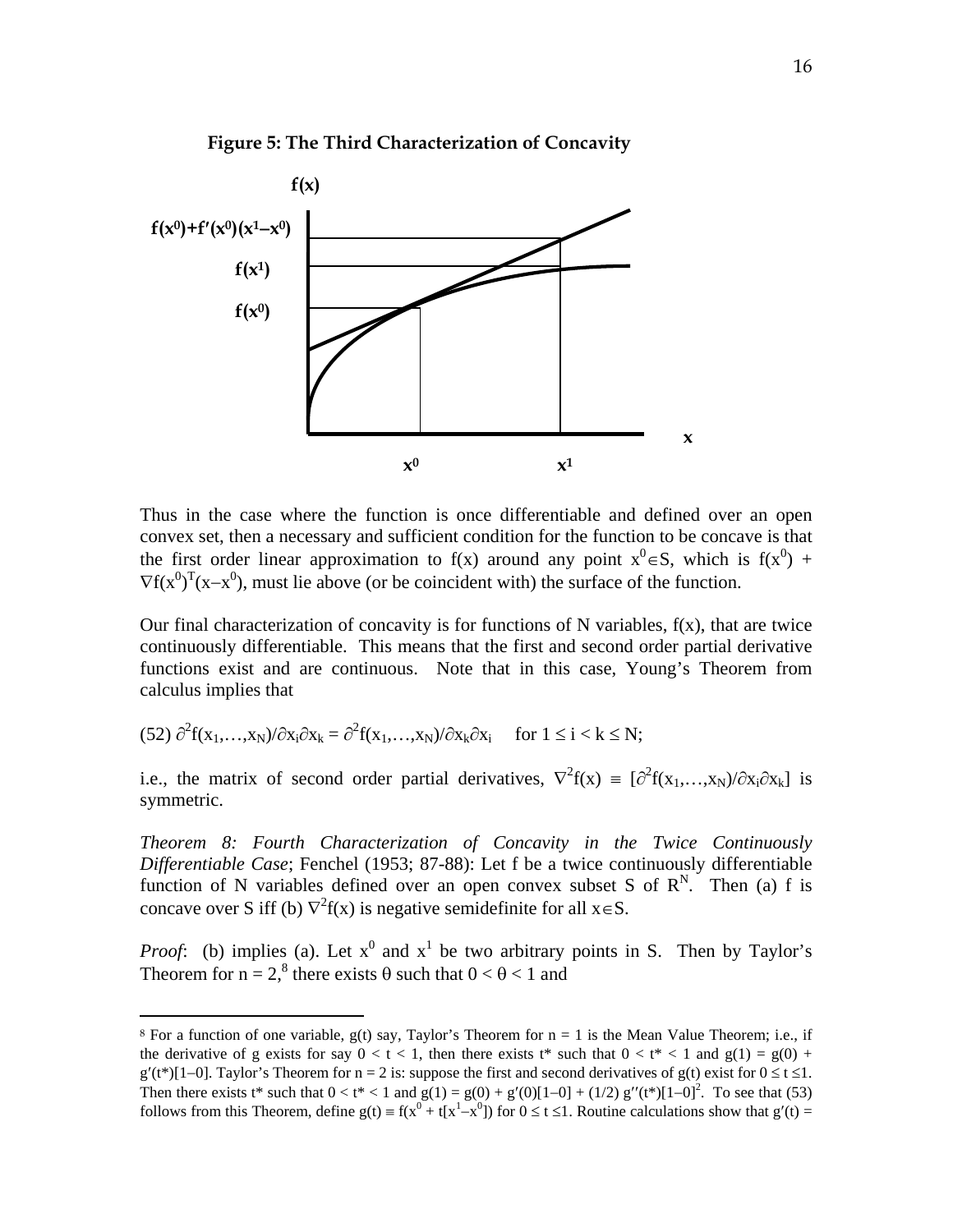(53) 
$$
f(x^1) = f(x^0) + \nabla f(x^0)^T (x^1 - x^0) + (1/2)(x^1 - x^0)^T \nabla^2 f(\theta x^0 + (1 - \theta) x^1) (x^1 - x^0)
$$
  
\n $\leq f(x^0) + \nabla f(x^0)^T (x^1 - x^0)$ 

where the inequality follows from the assumption (b) that  $\nabla^2 f(\theta x^0 + (1-\theta)x^1)$  is negative semidefinite and hence

$$
(54) (1/2) (x1 – x0)T ∇2 f(θx0 + (1-θ)x1)(x1 – x0) ≤ 0.
$$

But the inequalities in (53) are equivalent to (51) and hence f is concave.

(a) implies (b). We show that not (b) implies not (a). Not (b) means there exist  $x^0 \in S$  and  $z \neq 0_N$  such that

$$
(55) \, z^T \nabla^2 f(x^0) z > 0.
$$

Using (55) and the continuity of the second order partial derivatives of f, we can find a  $\delta$  $> 0$  small enough so that  $x^0 + tz \in S$  and

(56) 
$$
z^T \nabla^2 f(x^0 + tz)z > 0
$$
 for t such that  $-\delta \le t \le \delta$ .

Define  $x^1 \equiv x^0 + \delta z$ .

-

By Taylor's Theorem, there exists  $\theta$  such that  $0 < \theta < 1$  and

$$
(57) f(x1) = f(x0) + \nabla f(x0)T(x1 - x0) + (1/2)(x1 - x0)T \nabla2 f(\theta x0 + (1-\theta)x1)(x1 - x0)= f(x0) + \nabla f(x0)T(x1 - x0) + (1/2)(\delta z)T \nabla2 f(\theta x0 + (1-\theta)x1)(\delta z) using (57)= f(x0) + \nabla f(x0)T(x1 - x0) + \delta2(1/2)zT \nabla2 f(\theta x0 + (1-\theta)[x0 + \delta z])z using (57)= f(x0) + \nabla f(x0)T(x1 - x0) + \delta2(1/2)zT \nabla2 f(x0 + (1-\theta)\delta z)z> f(x0) + \nabla f(x0)T(x1 - x0)
$$

where the inequality in  $(57)$  follows from

$$
(58) \delta^{2}(1/2)z^{T}\nabla^{2}f(x^{0}+(1-\theta)\delta z)z > 0
$$

which in turn follows from  $\delta^2 > 0$ ,  $0 < (1-\theta)\delta < \delta$  and the inequality (56). But (57) contradicts (51) so that f cannot be concave. Q.E.D.

For a twice continuously differentiable function of one variable f(x) defined over the open convex set S, the fourth characterization of concavity boils down to checking the following inequalities:

 $\nabla f(x^0 + t[x^1 - x^0])^T [x^1 - x^0]$  and  $g''(t) = [x^1 - x^0]^T \nabla^2 f(x^0 + t[x^1 - x^0])[x^1 - x^0]$ . Now (53) follows from Taylor's Theorem for  $n = 2$  with  $\theta = 1-t^*$ .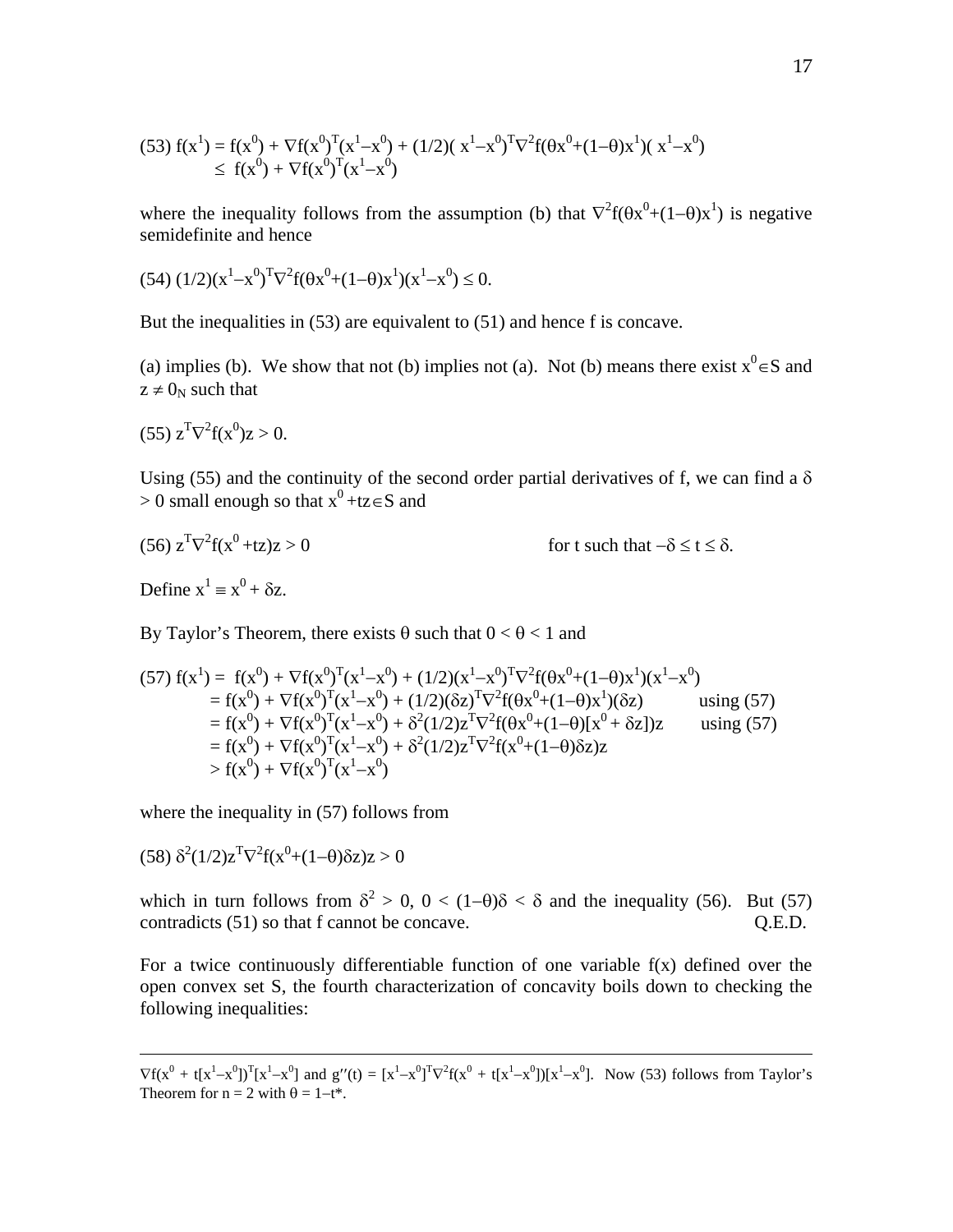$$
(59) f''(x) \le 0 \t\t for all x \in S;
$$

i.e., we need only check that the second derivative of f is negative or zero over its domain of definition. Thus as x increases, we need the first derivative  $f'(x)$  to be decreasing or constant.



**Figure 6: The Fourth Characterization of Concavity** 

In Figure 6, as x increases from  $x^1$  to  $x^2$  to  $x^3$ , the slope of the tangent to the function  $f(x)$ decreases; i.e., we have  $f'(x^1) > f'(x^2) > f'(x^3)$ . Thus the second derivative,  $f''(x)$ , decreases as x increases.

#### **Problems**

8. Define the function of one variable  $f(x) = x^{1/2}$  for  $x > 0$ . Use the first, third and fourth characterizations of concavity to show that f is a concave function over the convex set S  $=\{x : x > 0\}$ . Which characterization provides the easiest proof of concavity?

9. Let f(x) be a concave function of N variables  $x = [x_1,...,x_N]$  defined over the open convex set S. Let  $x^0 \in S$  and suppose  $\nabla f(x^0) = 0_N$ . Then show that  $f(x^0) \ge f(x)$  for all  $x \in S$ ; i.e.,  $x^0$  is a global maximizer for f over S. *Hint*: Use one of the characterizations of concavity. *Note*: this result can be extended to the case where S is a closed convex set with a nonempty interior. Thus the first order necessary conditions for maximizing a function of N variables are also sufficient if the function happens to be concave.

10. Prove that: if f(x) and g(x) are concave functions of N variables x defined over  $S\subset R^N$ and  $\alpha \ge 0$  and  $\beta \ge 0$ , then  $\alpha f(x) + \beta g(x)$  is concave over S.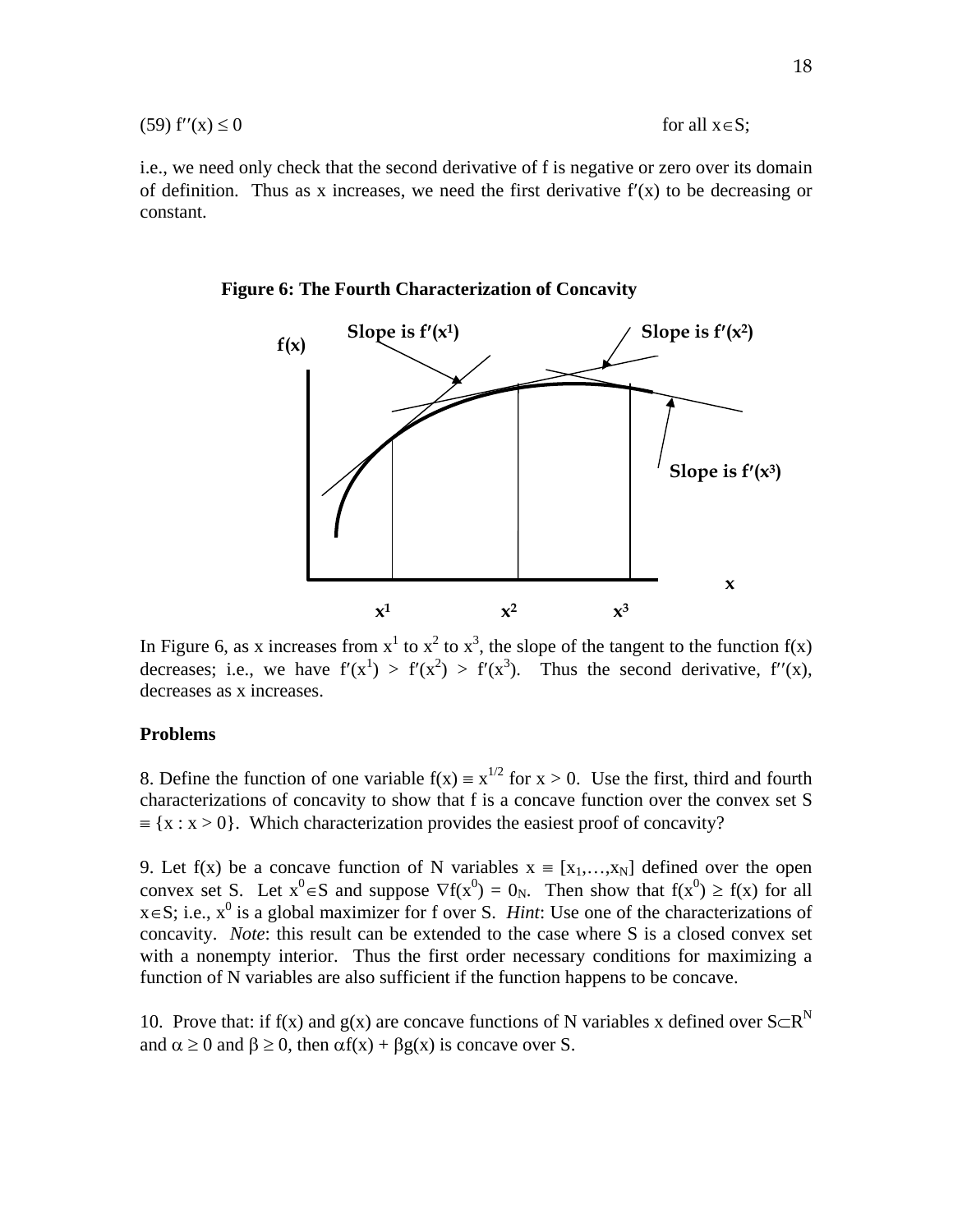11. Fenchel (1953; 61): Show that: if  $f(x)$  is a concave function defined over the convex set  $S \subset R^N$  and g is an increasing concave function of one variable defined over an interval that includes all of the numbers  $f(x)$  for  $x \in S$ , then  $h(x) = g[f(x)]$  is a concave function over S.

12. A function f(x) of N variables  $x = [x_1,...,x_N]$  defined over a convex subset of R<sup>N</sup> is *strictly concave* iff for every  $x^1 \in S$ ,  $x^2 \in S$  and  $0 < \lambda < 1$ , we have

(60)  $f(\lambda x^1 + (1-\lambda)x^2) > \lambda f(x^1) + (1-\lambda)f(x^2)$ .

Suppose that  $x^1 \in S$  and  $x^2 \in S$  and  $f(x^1) = f(x^2) = max_x \{f(x) : x \in S\}$ . Then show that  $x^1 =$  $x^2$ . Note: This shows that if the maximum of a strictly concave function over a convex set exists, then the set of maximizers is unique.

13. Let f be a strictly concave function defined over a convex subset S of  $R^N$ . If f attains a local maximum at the point  $x^0 \in S$ , then show that f attains a strict global maximum at  $x^0$ ; i.e., we have

(a)  $f(x^0) > f(x)$  for all  $x \in S$  where  $x \neq x^0$ .

*Hint*: Modify the proof of Theorem 4.

### **5. Convex Functions**

 $\overline{a}$ 

*Definition*: A function f(x) of N variables  $x = [x_1, \ldots, x_N]$  defined over a convex subset S of R<sup>N</sup> is *convex* iff for every  $x^1 \in S$ ,  $x^2 \in S$  and  $0 < \lambda < 1$ , we have

(61)  $f(\lambda x^1 + (1-\lambda)x^2) \leq \lambda f(x^1) + (1-\lambda)f(x^2)$ .

Comparing the definition (61) for a convex function with our previous definition (28) for a concave function, it can be seen that the inequalities and (28) and (61) are reversed. Thus an equivalent definition for a convex function f is:  $f(x)$  is convex over the convex set S iff  $-f$  is concave over the convex set S. This fact means that we do not have to do much work to establish the properties of convex functions: we can simply use all of the material in the previous section, replacing f in each result in the previous section by  $-f$ and then multiplying through the various inequalities by  $-1$  (thus reversing them) in order to eliminate the minus signs from the various inequalities. Following this strategy leads to (61) as the *first characterization of a convex function*. We list the other characterizations below.

*Second Characterization of Convexity;* Fenchel (1953; 57): (a) f is a convex function defined over the convex subset S of R<sup>N</sup> iff (b) the set E = {(y,x) : y  $\geq$  f(x), x \le S \eq is a convex set in  $R^{N+1.9}$ .

<sup>9</sup>The set E is called the *epigraph* of the function f; it consists of the graph of f and all of the points lying above it.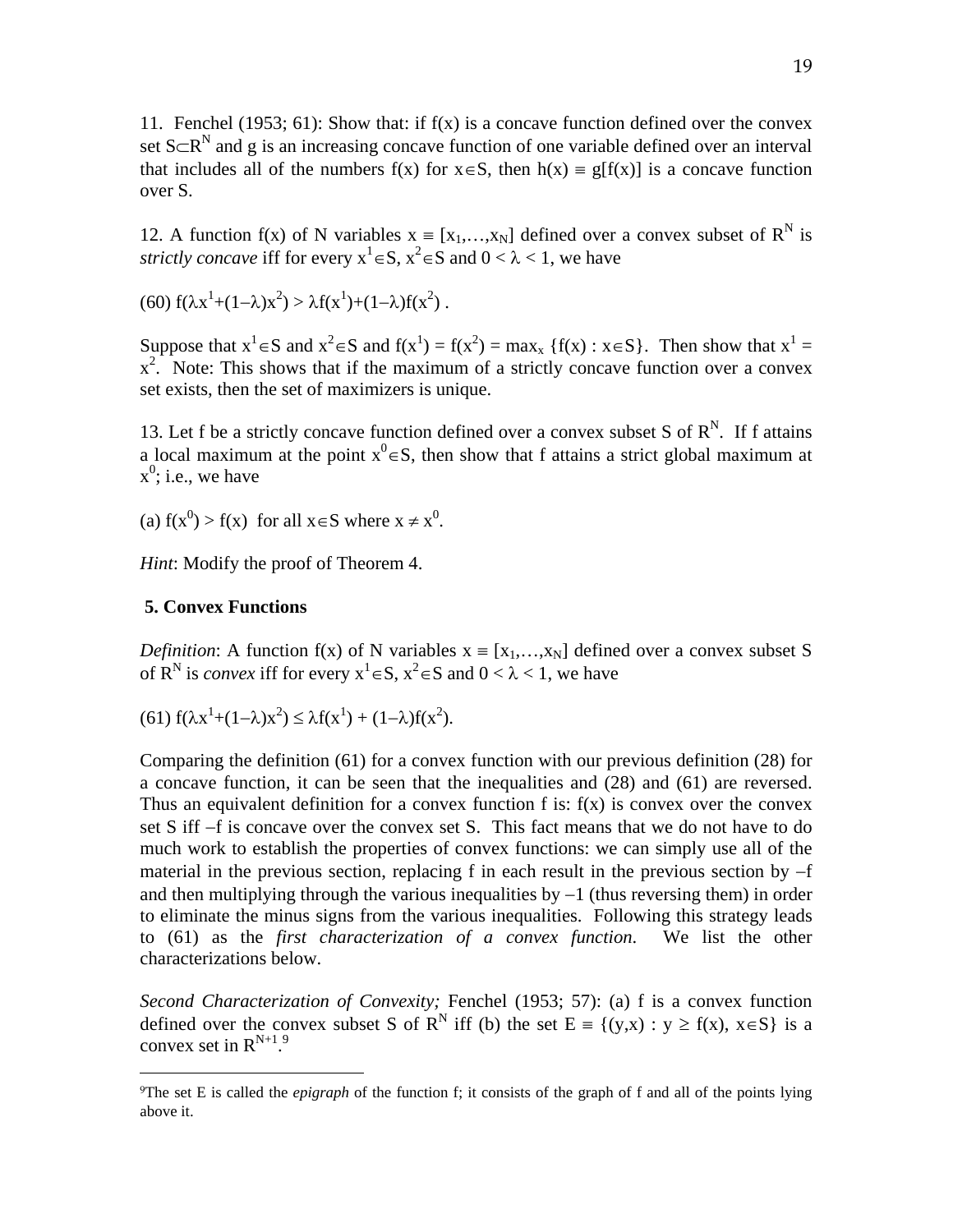*Third Characterization of Convexity in the Once Differentiable Case*; Mangasarian (1969; 84): Let f be a once differentiable function of N variables defined over an open convex subset S of  $R^N$ . Then f is convex over S iff

(62) 
$$
f(x^1) \ge f(x^0) + \nabla f(x^0)^T (x^1 - x^0)
$$
 for all  $x^0 \in S$  and  $x^1 \in S$ .

We note that a vector b is a *subgradient* to the function of N variables f defined over S at the point  $x^0 \in S$  iff

(63)  $f(x) \ge f(x^0) + b^T(x-x^0)$ for all  $x \in S$ .

Applying this definition to (62) shows that  $\nabla f(x^0)$  is a subgradient to f at the point  $x^0$ .

*Fourth Characterization of Convexity in the Twice Continuously Differentiable Case*; Fenchel (1953; 87-88): Let f be a twice continuously differentiable function of N variables defined over an open convex subset S of  $R^N$ . Then (a) f is convex over S iff (b)  $\nabla^2 f(x)$  is positive semidefinite for all  $x \in S$ .

The counterpart to Theorem 4 about concave functions in the previous section is Theorem 9 below for convex functions.

*Theorem 9: Local Minimum is a Global Minimum;* Fenchel (1953; 63): Let f be a convex function defined over a convex subset S of  $R^N$ . If f attains a local minimum at the point  $x^0 \in S$ , then f attains a global minimum at  $x^0$ ; i.e., we have

(64)  $f(x^0) \le f(x)$  for all  $x \in S$ .

# **Problems**

14. Recall that Example 5 in section 2 defined the *feasible region* for a linear programming problem as the following set S:

(a)  $S \equiv \{x: Ax \leq b ; x \geq 0_N\}$ 

where A is an M by N matrix of constants and b is an M dimensional vector of constants. We showed in section 2 that S was a closed convex set. We now assume in addition, that S is a nonempty bounded set. Now consider the following function of the vector c:

(b) 
$$
f(c) = max_x \{c^T x : Ax \le b : x \ge 0_N\}.
$$

Show that f(c) is a convex function for  $c \in R^N$ . Now suppose that we define f(c) as follows:

(c)  $f(c) = min_x {c^T x : Ax \le b ; x \ge 0_N}.$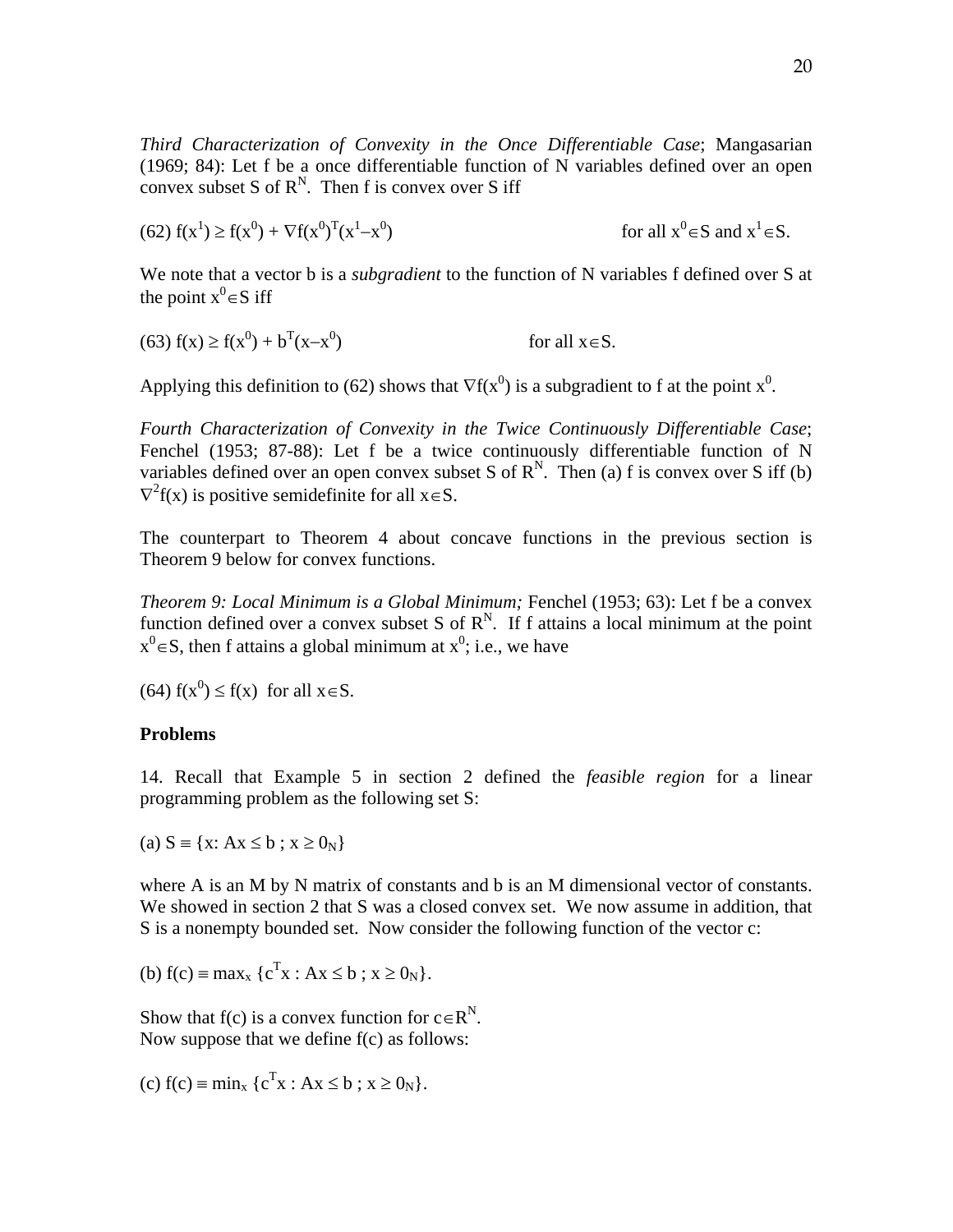Show that f(c) is a concave function for  $c \in R^N$ .

15. Mangasarian (1969; 149): Let f be a positive concave function defined over a convex subset S of  $R^N$ . Show that  $h(x) = 1/f(x)$  is a positive convex function over S. *Hint*: You may find the fact that a weighted harmonic mean is less than or equal to the corresponding weighted arithmetic mean helpful.

16. Let S be a closed and bounded set in  $R^N$ . For  $p \in R^N$ , define the *support function* of S as

(a)  $\pi(p) = \max_{x} {p^{T}x : x \in S}.$ 

(b) Show that  $\pi(p)$  is a (positively) linearly homogeneous function over  $R^{N,10}$ 

(c) Show that  $\pi(p)$  is a convex function over  $R^N$ .

(d) If  $0_N \in S$ , then show  $\pi(p) \ge 0$  for all  $p \in R^N$ .

*Note*: If we changed the domain of definition for the vectors p from  $R^N$  to the positive orthant,  $\Omega = \{x : x \gg 0_N\}$ , and defined  $\pi(p)$  by (a), then  $\pi(p)$  would satisfy the same properties (b), (c) and (d) and we could interpret  $\pi(p)$  as the *profit function* that corresponds to the technology set S.

17. Define  $\Omega$  as the positive orthant in R<sup>N</sup>; i.e.,  $\Omega = \{x : x \gg 0_N\}$ . Suppose f(x) is a positive, positively linearly homogeneous and concave function defined over  $\Omega$ . Show that f is also increasing over  $\Omega$ ; i.e., show that f satisfies the following property:

(a) 
$$
x^2 >> x^1 >> 0_N
$$
 implies  $f(x^2) > f(x^1)$ .

# **6. Quasiconcave Functions**

Example 6 in section 2 above indicated why quasiconcave functions arise in economic applications. In this section, we will study the properties of quasiconcave functions more formally.

*Definition*: *First Characterization of Quasiconcavity*; Fenchel (1953; 117): f is a *quasiconcave function* defined over a convex subset S of  $R^N$  iff

(65) 
$$
x^1 \in S
$$
,  $x^2 \in S$ ,  $0 < \lambda < 1$  implies  $f(\lambda x^1 + (1-\lambda)x^2) \ge \min \{f(x^1), f(x^2)\}.$ 

The above definition asks that the line segment joining  $x^1$  to  $x^2$  that has height equal to the minimum value of the function at the points  $x^1$  and  $x^2$  lies below (or is coincident with) the graph of f along the line segment joining  $x^1$  to  $x^2$ .

If f is concave over S, then

-

 $(66) f(\lambda x^1 + (1-\lambda)x^2) \ge \lambda f(x^1) + (1-\lambda)f(x^2)$ 

using  $(28)$ , the definition of concavity

<sup>&</sup>lt;sup>10</sup> This means for all  $\lambda > 0$  and  $p \in R^N$ ,  $\pi(\lambda p) = \lambda \pi(p)$ .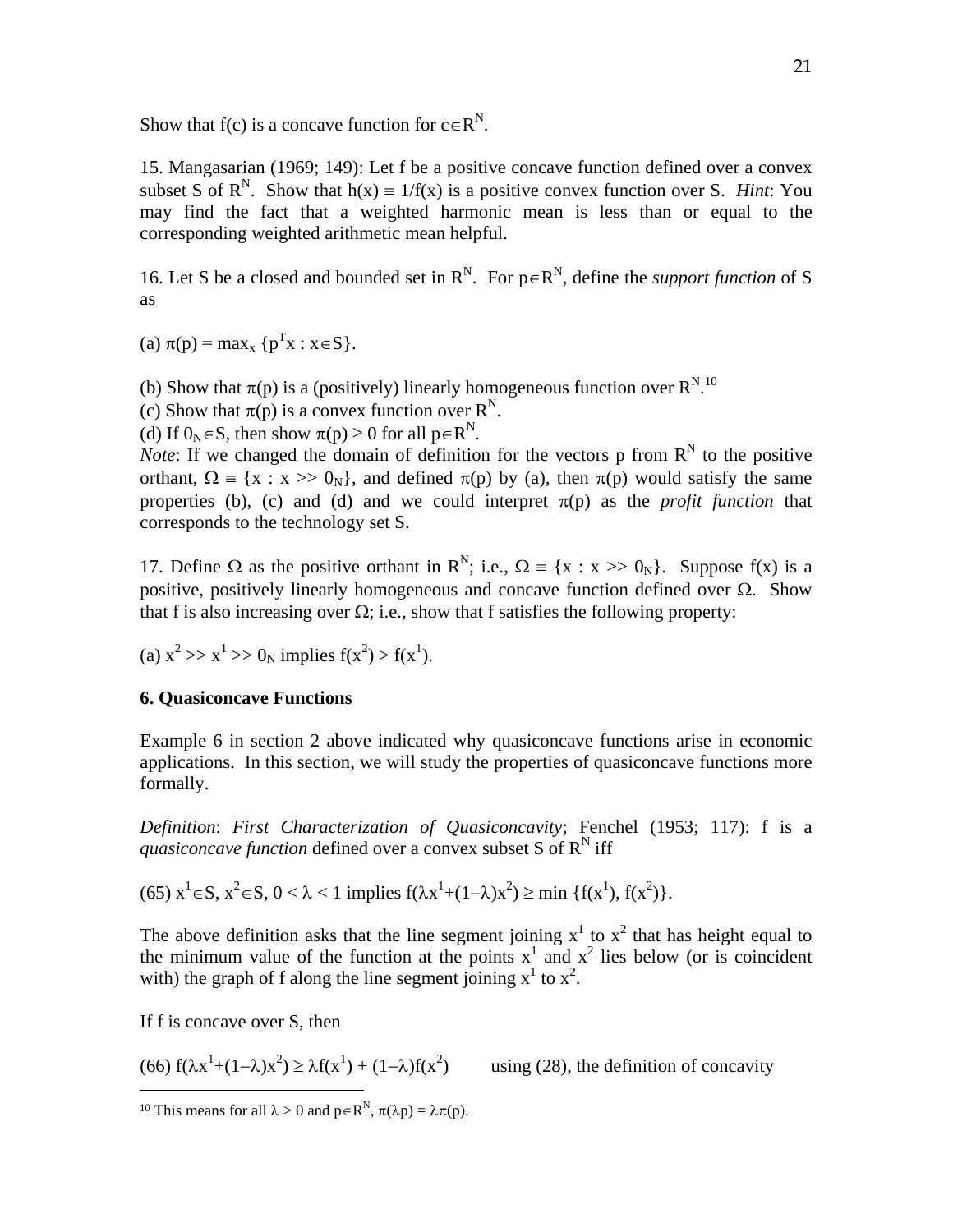$$
\geq \min \left\{ f(x^1), f(x^2) \right\}
$$

where the second inequality follows since  $\lambda f(x^1) + (1-\lambda)f(x^2)$  is an average of  $f(x^1)$  and  $f(x^2)$ . *Thus if f is concave, then it is also quasiconcave.* 

A geometric interpretation of property (65) can be found in Figure 7 for the case  $N = 1$ . Essentially, the straight line segment above  $x^1$  and  $x^2$  parallel to the x axis that has height equal to the minimum of  $f(x^1)$  and  $f(x^2)$  must lie below (or be coincident with) the graph of the function between  $x^1$  and  $x^2$ . This property must hold for any two points in the domain of definition of f.



If f is a function of one variable, then any *monotonic* function $11$  defined over a convex set will be quasiconcave. Functions of one variable that are increasing (or nondecreasing) and then are decreasing (or nonincreasing) are also quasiconcave. Such functions need not be continuous or concave and thus quasiconcavity is a genuine generalization of concavity. Note also that quasiconcave functions can have flat spots on their graphs.

The following Theorem shows that the above definition of quasiconcavity is equivalent to the definition used in Example 6 in section 2 above.

*Theorem 10*: *Second Characterization of Quasiconcavity*; Fenchel (1953; 118): f is a quasiconcave function over the convex subset S of  $R^N$  iff

(67) For every  $u \in R$ ange f, the upper level set  $L(u) = \{x : f(x) \ge u : x \in S\}$  is a convex set.

 $\overline{a}$ 

<sup>11</sup> A monotonic function of one variable is one that is either increasing, decreasing, nonincreasing or nondecreasing.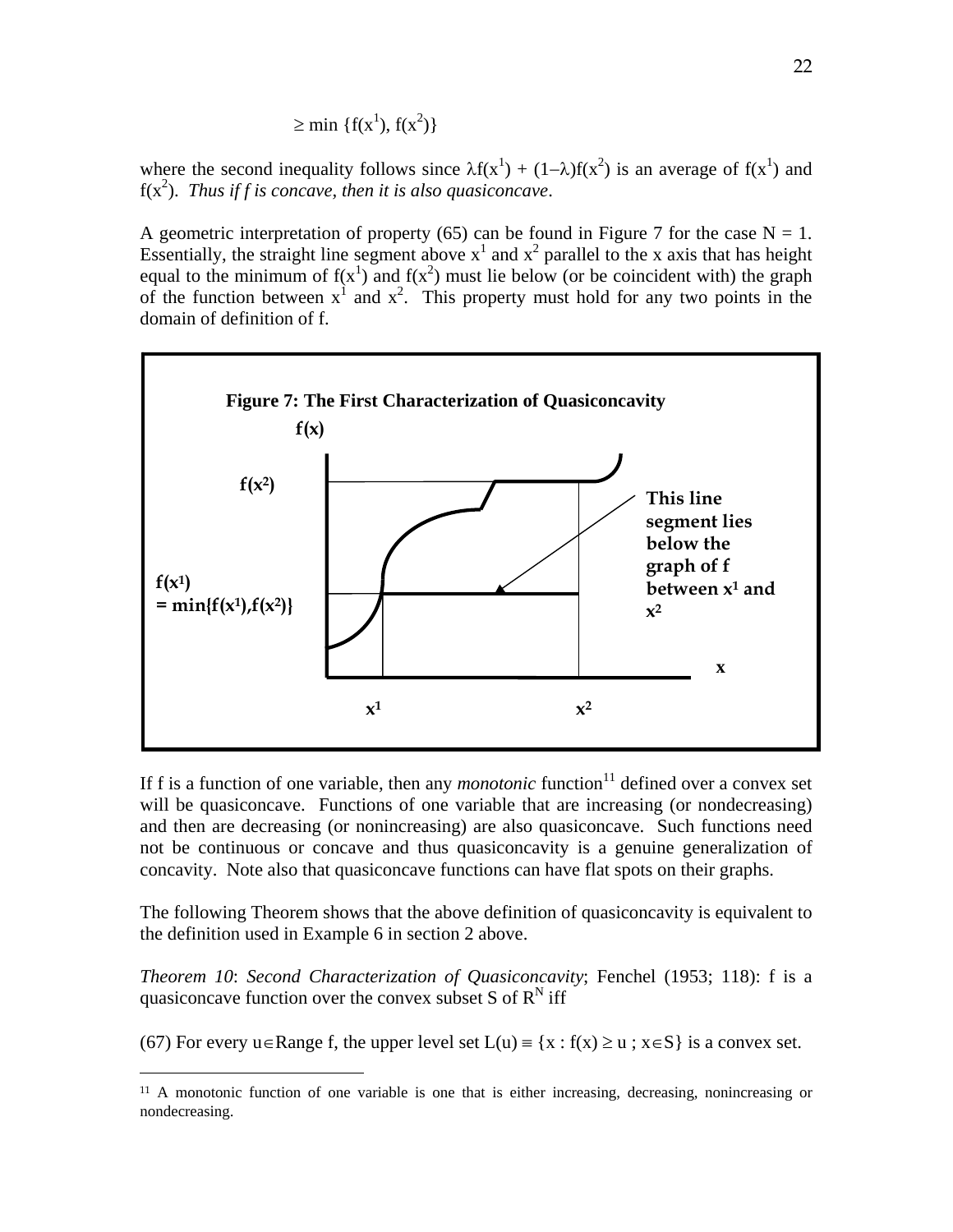*Proof*: (65) implies (67): Let  $u \in \text{Range } f$ ,  $x^1 \in L(u)$ ,  $x^2 \in L(u)$  and  $0 < \lambda < 1$ . Since  $x^1$  and  $x^2$  belong to L(u),

$$
(68) f(x1) \ge u ; f(x2) \ge u.
$$

Using (65), we have:

(69) 
$$
f(\lambda x^1 + (1 - \lambda)x^2) \ge \min \{f(x^1), f(x^2)\}\
$$
  
 $\ge u$ 

where the last inequality follows using (68). But (69) shows that  $\lambda x^1 + (1-\lambda)x^2 \in L(u)$  and thus  $L(u)$  is a convex set.

(67) implies (65): Let  $x^1 \in S$ ,  $x^2 \in S$ ,  $0 < \lambda < 1$  and let  $u = \min \{f(x^1), f(x^2)\}\)$ . Thus  $f(x^1) \ge u$ and hence,  $x^1 \in L(u)$ . Similarly,  $f(x^2) \ge u$  and hence,  $x^2 \in L(u)$ . Since  $L(u)$  is a convex set using (67),  $\lambda x^1 + (1-\lambda)x^2 \in L(u)$ . Hence, using the definition of  $L(u)$ ,

(70) 
$$
f(\lambda x^1 + (1 - \lambda)x^2) \ge u = \min \{f(x^1), f(x^2)\}\
$$

which is  $(65)$ . Q.E.D.

Figure 1 in section 2 above suffices to give a geometric interpretation of the second characterization of quasiconcavity.

The first characterization of quasiconcavity (65) can be written in an equivalent form as follows:

(71) 
$$
x^1 \in S
$$
,  $x^2 \in S$ ,  $x^1 \neq x^2$ ,  $0 < \lambda < 1$ ,  $f(x^1) \leq f(x^2)$  implies  $f(\lambda x^1 + (1 - \lambda)x^2) \geq f(x^1)$ .

We now turn to our third characterization of quasiconcavity. For this characterization, we will assume that f is defined over an *open* convex subset S of  $R^N$  and that the first order partial derivatives of f,  $\partial f(x)/\partial x_n$  for  $n = 1,...,N$ , exist and are *continuous* functions over S. In this case, the property on f that will characterize a quasiconcave function is the following one:

(72) 
$$
x^1 \in S
$$
,  $x^2 \in S$ ,  $x^1 \neq x^2$ ,  $\nabla f(x^1)^T (x^2 - x^1) < 0$  implies  $f(x^2) < f(x^1)$ .

*Theorem 11*: *Third Characterization of Quasiconcavity*; Mangasarian (1969; 147): Let f be a once continuously differentiable function defined over the open convex subset S of  $R^N$ . Then f is quasiconcave over S iff f satisfies (72).

*Proof*: (71) implies (72). We show that not (72) implies not (71). Not (72) means that there exist  $x^1 \in S$ ,  $x^2 \in S$ ,  $x^1 \neq x^2$  such that

(73) 
$$
\nabla f(x^1)^T (x^2 - x^1) < 0
$$
 and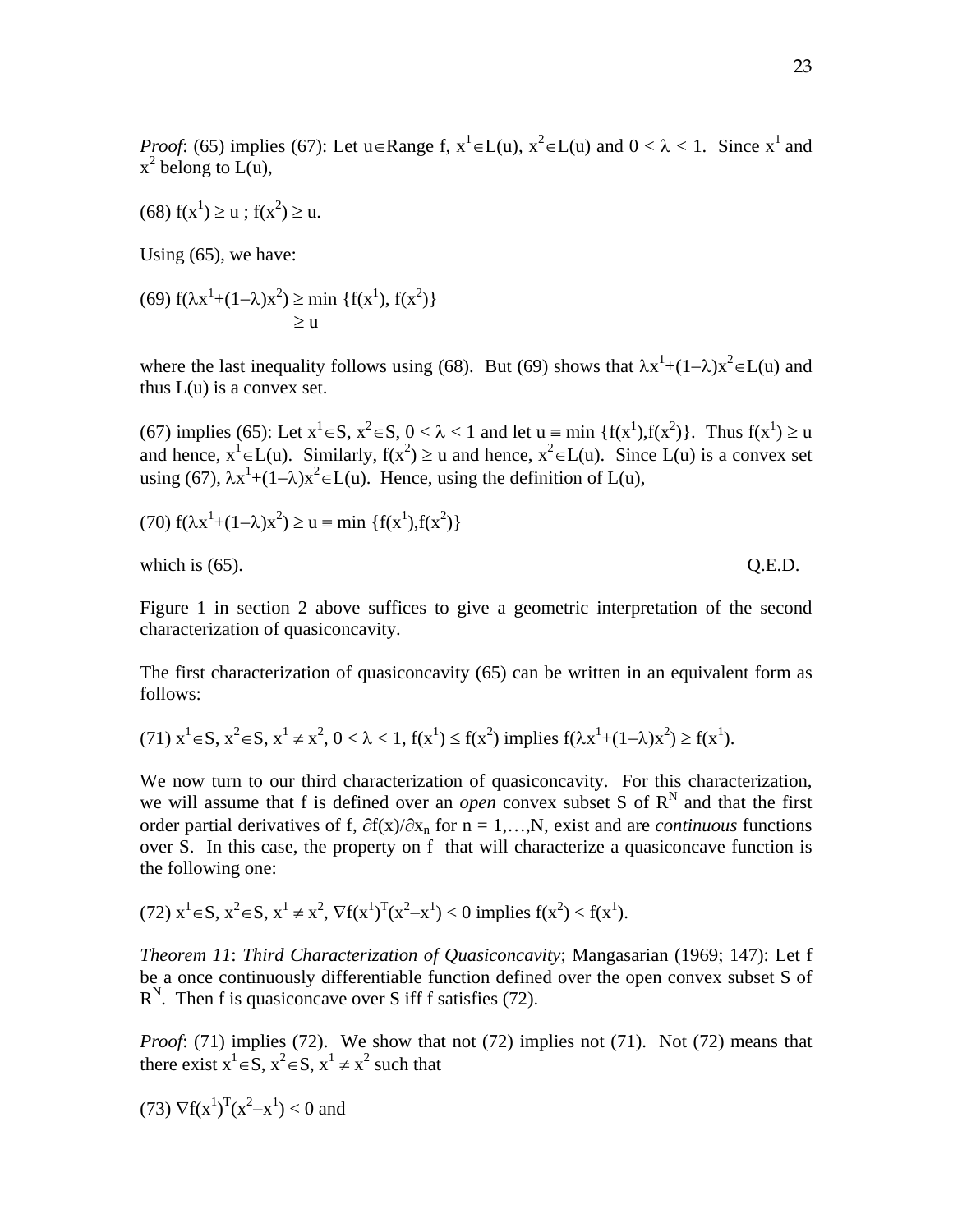$(74)$   $f(x^2) \ge f(x^1)$ .

Define the function of one variable  $g(t)$  for  $0 \le t \le 1$  as follows:

(75) 
$$
g(t) \equiv f(x^1 + t[x^2 - x^1])
$$
.

It can be verified that

(76)  $g(0) = f(x^1)$  and  $g(1) = f(x^2)$ .

It can be verified that the derivative of  $g(t)$  for  $0 \le t \le 1$  can be computed as follows:

(77) 
$$
g'(t) = \nabla f(x^1 + t[x^2 - x^1])^T (x^2 - x^1)
$$
.

Evaluating (77) at t = 0 and using (73) shows that  $12$ 

$$
(78) g'(0) < 0.
$$

Using the continuity of the first order partial derivatives of f, it can been seen that (78) implies the existence of a  $\delta$  such that

 $(79)$  0 <  $\delta$  < 1 and (80)  $g'(t) < 0$  for all t such that  $0 \le t \le \delta$ .

Thus  $g(t)$  is a decreasing function over this interval of t's and thus

$$
(81) g(\delta) \equiv f(x^1 + \delta[x^2 - x^1]) = f([1 - \delta]x^1 + \delta x^2) < g(0) \equiv f(x^1).
$$

But (79) and (81) imply that

(82)  $f(\lambda x^1 + (1 - \lambda)x^2) < f(x^1)$ 

where  $\lambda = 1-\delta$ . Since (79) implies that  $0 < \lambda < 1$ , (82) contradicts (71) and so f is not quasiconcave.

(72) implies (71). We show not (71) implies not (72). Not (71) means that there exist  $x<sup>1</sup> \in S$ ,  $x<sup>2</sup> \in S$ ,  $x<sup>1</sup> \neq x<sup>2</sup>$  and  $0 < \lambda^* < 1$  such that

(83)  $f(x^1) \le f(x^2)$  and (84)  $f(\lambda^*x^1+(1-\lambda^*)x^2) < f(x^1)$ .

 $\overline{a}$ 

Define the function of one variable  $g(t)$  for  $0 \le t \le 1$  as follows:

<sup>&</sup>lt;sup>12</sup>Note that g'(0) is the directional derivative of f(x) in the direction defined by  $x^2-x^1$ .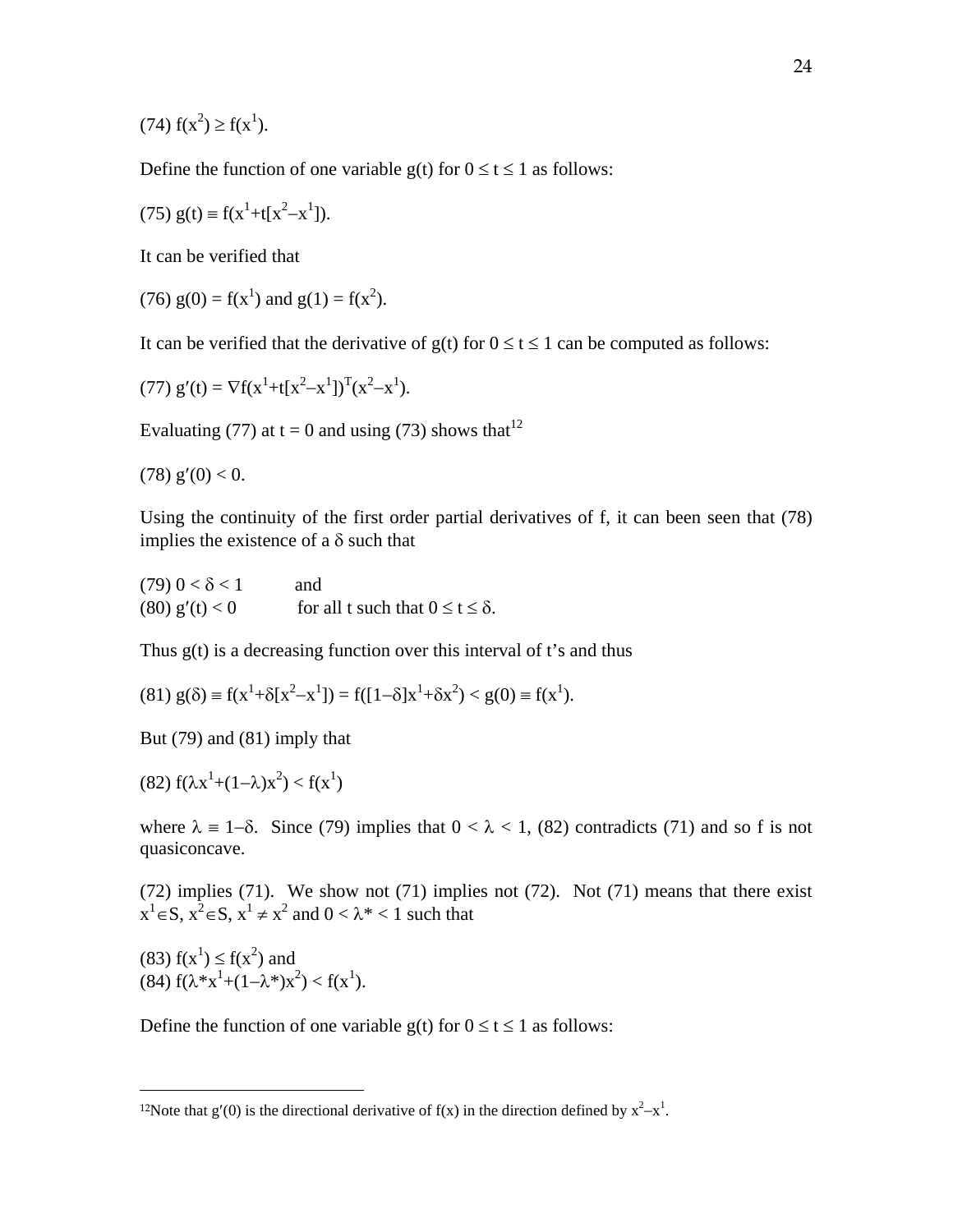(85) 
$$
g(t) \equiv f(x^1 + t[x^2 - x^1])
$$
.

Define t\* as follows:

(86)  $t^* \equiv 1 - \lambda^*$ 

and note that  $0 < t^* < 1$  and

(87)  $g(t^*) = f(\lambda^* x^1 + (1 - \lambda^*) x^2)$  $\langle f(x^1)$  using (84)  $= g(0)$  using definition (85).

The continuity of the first order partial derivatives of f implies that  $g'(t)$  and  $g(t)$  are continuous functions of t for  $0 \le t \le 1$ . Now consider the behavior of  $g(t)$  along the line segment  $0 \le t \le t^*$ . The inequality (87) shows that g(t) eventually decreases from g(0) to the lower number  $g(t^*)$  along this interval. Thus there must exist a  $t^{**}$  such that

 $(88)$   $0 \le t^{**} < t^*$ ; (89)  $g(t) \le g(0)$  for all t such that  $t^{**} \le t \le t^*$  and (90)  $g(t^{**}) = g(0)$ .

Essentially, the inequalities (88)-(90) say that there exists a closed interval to the immediate left of the point  $t^*$ ,  $[t^{**},t^*]$ , such that  $g(t)$  is less than or equal to  $g(0)$  for t in this interval and the lower boundary point of the interval,  $t^{**}$ , is such that  $g(t^{**})$  equals  $g(0)$ .





Now *suppose* that the derivative of g is nonnegative for all t in the interval  $[t^{**}, t^*]$ ; i.e.,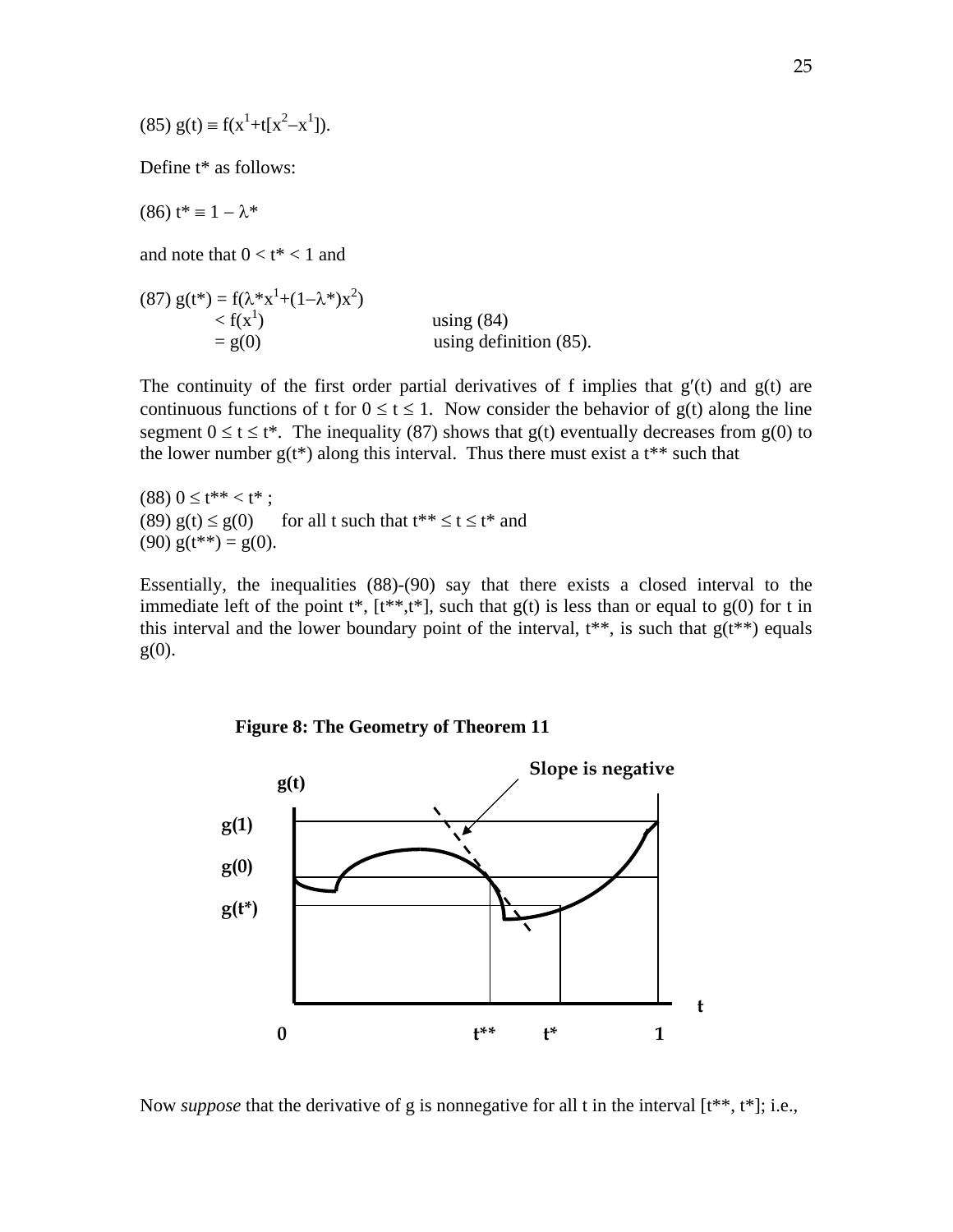(91)  $g'(t) \ge 0$  for all t such that  $t^{**} \le t \le t^*$ .

Then by the Mean Value Theorem, there exists  $t^{***}$  such that  $t^{**} < t^{***} < t^{*}$  and

(92) 
$$
g(t^*) = g(t^{**}) + g'(t^{***})(t^* - t^{**})
$$
  
\n $\geq g(t^{**})$  using (91) and  $t^{**} < t^*$   
\n $= g(0)$  using (90).

But the inequality (92) contradicts  $g(t^*) < g(0)$ , which is equivalent to (84). Thus our *supposition* is false. Hence there exists t' such that

(93)  $t^{**} < t' < t^*$  and (94)  $g'(t') < 0$ .

In Figure 8, such a point  $t'$  is just to the right of  $t^{**}$  where the dashed line is tangent to the graph of  $g(t)$ . Using (89), we also have

(95)  $g(t') \le g(0)$ .

Using definition (85), the inequalities (94) and (95) translate into the following inequalities:

(96) 
$$
g'(t') = \nabla f(x^1 + t'[x^2 - x^1])^T (x^2 - x^1) < 0
$$
;  
\n(97)  $g(t') = f(x^1 + t'[x^2 - x^1]) \le f(x^1)$   
\n $\le f(x^2)$  using (83).

Now define

$$
(98) x3 \equiv x1+t'[x2-x1]
$$

and note that the inequalities (93) imply that

$$
(99) \ 0 < t' < 1.
$$

Using definition (98), we have

$$
(100) x2 - x3 = x2 - {x1+t'[x2-x1]}= (1-t')[x2-x1] $\neq 0_N$  using (99) and x<sup>1</sup>  $\neq x2$ .
$$

Note that the second equation in (100) implies that

$$
(101) x2 - x1 = (1 - t')-1 [x2 – x3].
$$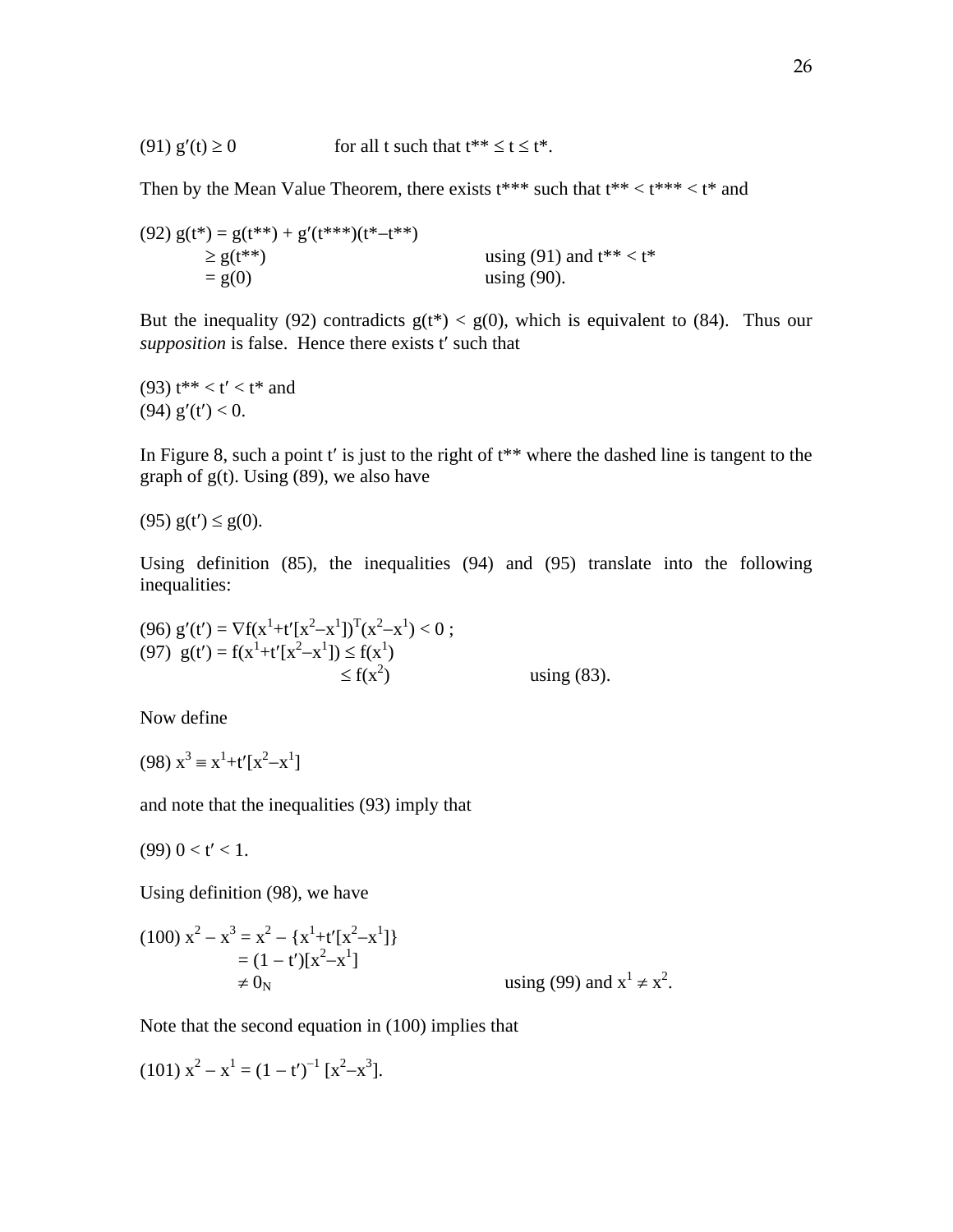Now substitute (98) and (101) into (96) and we obtain the following inequality:

(102) 
$$
(1-t')^{-1} \nabla f(x^3)^T (x^2-x^3) < 0
$$
 or  
  $\nabla f(x^3)^T (x^2-x^3) < 0$  since  $(1-t')^{-1} > 0$ .

 $(103) f(x^3) \le f(x^2)$ .

The inequalities (102) and (103) show that (72) does not hold, with  $x^3$  playing the role of  $x^1$  in condition (72). Q.E.D.

*Corollary*: Arrow and Enthoven (1961; 780): Let f be a once continuously differentiable function defined over the open convex subset S of  $R^N$ . Then f is quasiconcave over S iff f satisfies the following condition:

$$
(104) \; x^1 \in S, \; x^2 \in S, \; x^1 \neq x^2, \; f(x^2) \geq f(x^1) \; implies \; \nabla f(x^1)^T (x^2 - x^1) \geq 0.
$$

*Proof*: Condition (104) is the contrapositive to condition (72) and is logically equivalent to it. Q.E.D.

We can use the third characterization of concavity to show that the third characterization of quasiconcavity holds and hence a once continuously differentiable concave function f defined over an open convex set S is also quasiconcave (a fact which we already know). Thus let f be concave over S and assume the conditions in (72); i.e., let  $x^1 \in S$ ,  $x^2 \in S$ ,  $x^1 \neq$  $x^2$  and assume

$$
(105) \nabla f(x^1)^T (x^2 - x^1) < 0.
$$

We need only show that  $f(x^2) < f(x^1)$ . Using the third characterization of concavity, we have:

(106) 
$$
f(x^2) \le f(x^1) + \nabla f(x^1)^T (x^2 - x^1)
$$
  
<  $f(x^1)$  using (105)

which is the desired result.

It turns out that it is quite difficult to get simple necessary and sufficient conditions for quasiconcavity in the case where f is twice continuously differentiable (although it is quite easy to get sufficient conditions). In order to get necessary and sufficient conditions, we will have to take a bit of a detour for a while.

*Definition*: Let f(x) be a function of N variables x defined for  $x \in S$  where S is a convex set. Then f has *the line segment minimum property* iff

 $(107)$   $x^1 \in S$ ,  $x^2 \in S$ ,  $x^1 \neq x^2$  implies min<sub>t</sub>  $\{f(tx^1 + (1-t)x^2) : 0 \le t \le 1\}$  exists;

i.e., the minimum of f along any line segment in its domain of definition exists.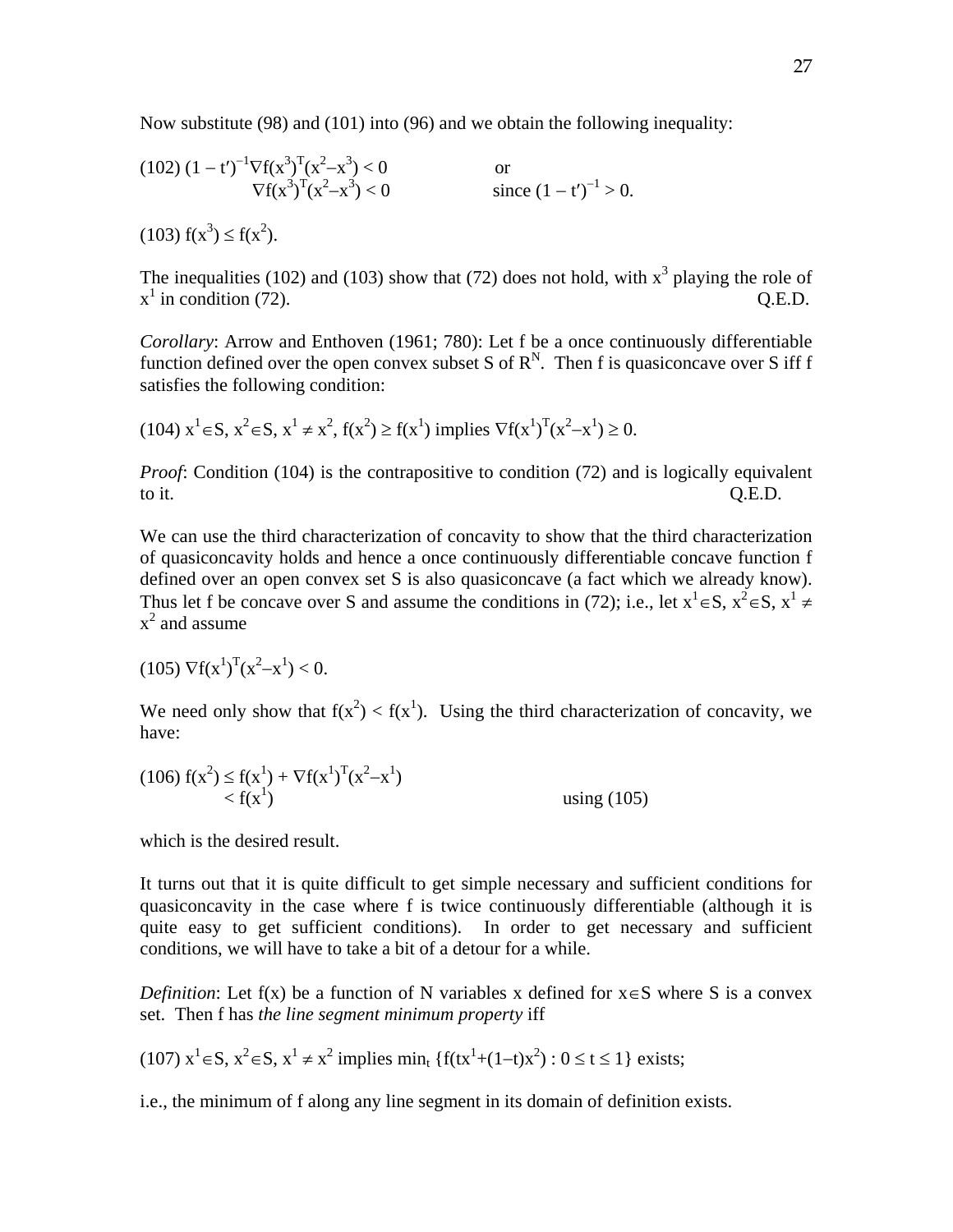It is easy to verify that if f is a quasiconcave function defined over a convex set S, then it satisfies the line segment minimum property (107), since the minimum in (107) will be attained at one or both of the endpoints of the interval; i.e., the minimum in (107) will be attained at either  $f(x^1)$  or  $f(x^2)$  (or both points) since  $f(tx^1+(1-t)x^2)$  for  $0 \le t \le 1$  is equal to or greater than min { $f(x^1)$ ,  $f(x^2)$ } and this minimum is attained at either  $f(x^1)$  or  $f(x^2)$  (or both points).

*Definition*: Diewert, Avriel and Zang (1981; 400): The function of one variable, g(t), defined over an interval S attains a *semistrict minimum* at  $t^0 \in Int S$  iff there exist  $\delta_1 > 0$ and  $\delta_2 > 0$  such that  $t^0 - \delta_1 \in S$ ,  $t^0 + \delta_2 \in S$  and

 $(108) g(t^0) \le g(t)$  $0 \le g(t)$  for all t such that  $t^0 - \delta_1 \le t \le t^0 + \delta_2$ ; (109)  $g(t^0) < g(t^0 - \delta_1)$  and  $g(t^0) < g(t^0 + \delta_2)$ .

If g just satisfied (108) at the point  $t^0$ , then it can be seen that  $g(t)$  attains a *local minimum* at  $t^0$ . But the conditions (109) show that a semistrict local minimum is stronger than a local minimum: for g to attain a semistrict local minimum at  $t^0$ , we need g to attain a local minimum at  $t^0$ , but the function must eventually strictly increase at the end points of the region where the function attains the local minimum. Note that g(t) attains a *strict local minimum* at  $t^0 \in$  Int S iff there exist  $\delta > 0$  such that  $t^0 - \delta \in S$ ,  $t^0 + \delta \in S$  and

(110) 
$$
g(t^0) < g(t)
$$
 for all t such that  $t^0 - \delta \le t \le t^0 + \delta$  but  $t \ne t^0$ .

It can be seen that if g attains a strict local minimum at  $t^0$ , then it also attains a semistrict local minimum at  $t^0$ . Hence, a semistrict local minimum is a concept that is intermediate to the concept of a local and strict local minimum.

*Theorem 12*: Diewert, Avriel and Zang (1981; 400): Let f(x) be a function of N variables x defined for  $x \in S$  where S is a convex set and suppose that f has the line segment minimum property (107). Then f is quasiconcave over S iff f has the following property:

(111)  $x^1 \in S$ ,  $x^2 \in S$ ,  $x^1 \neq x^2$  implies that  $g(t) = f(x^1 + t[x^2 - x^1])$  does not attain a semistrict local minimum for any t such that  $0 < t < 1$ .

Proof: Quasiconcavity implies (111): This is equivalent to showing that not (111) implies not (65). Not (111) means there exists  $t^*$  such that  $0 < t^* < 1$  and  $g(t)$  attains a semistrict local minimum at  $t^*$ . This implies the existence of  $t_1$  and  $t_2$  such that

 $(112)$   $0 \le t_1 < t^* < t_2 \le 1$ ; (113)  $g(t_1) > g(t^*)$ ;  $g(t_2) > g(t^*)$ .

Using the definition of g, (113) implies that

(114)  $f(x^1+t^*[x^2-x^1]) < \min \{f(x^1+t_1[x^2-x^1]), f(x^1+t_2[x^2-x^1])\}.$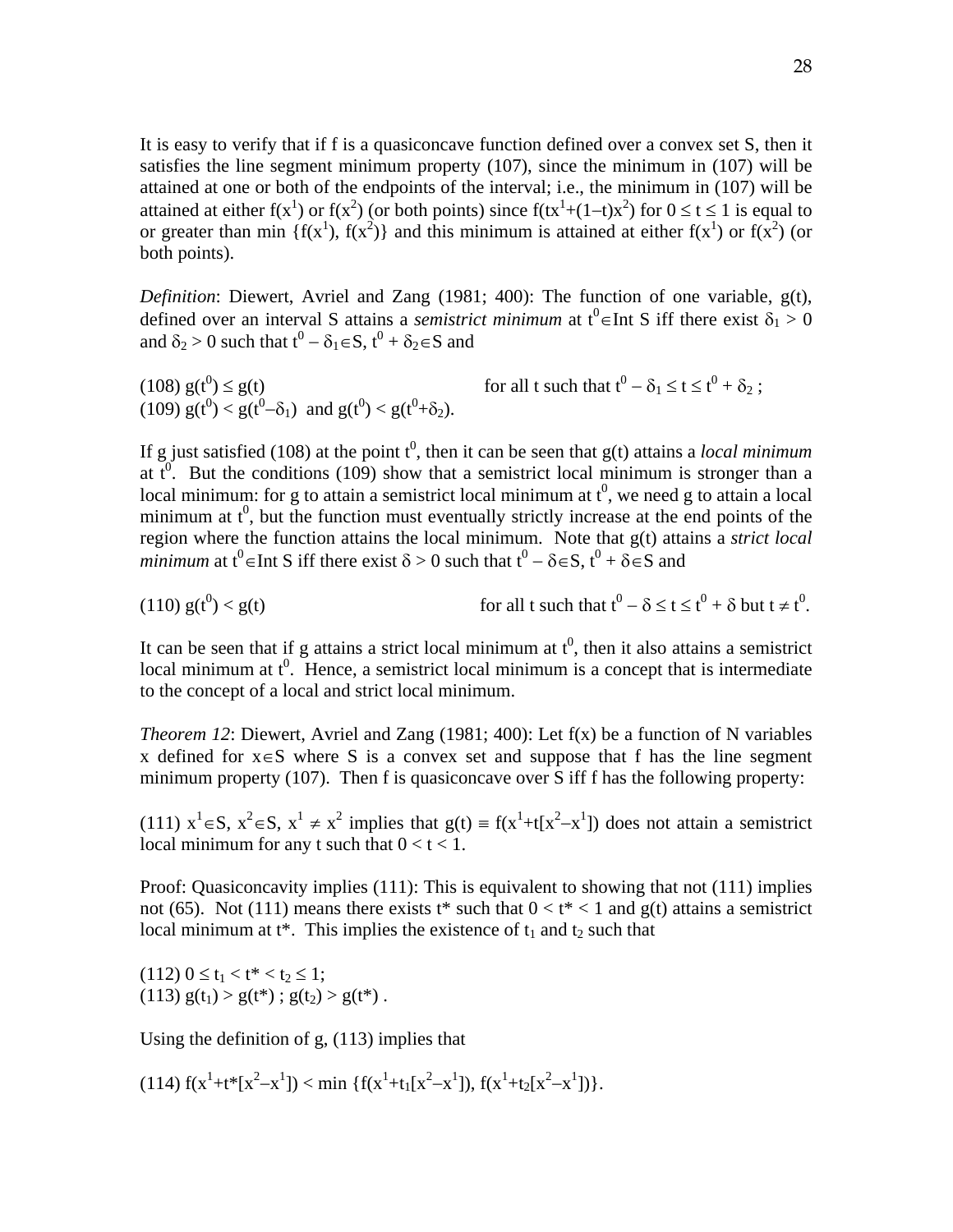But (112) can be used to show that the point  $x^1+t^*[x^2-x^1]$  is a convex combination of the points  $x^1+t_1[x^2-x^1]$  and  $x^1+t_2[x^2-x^1]$ ,<sup>13</sup> and hence (114) contradicts the definition of quasiconcavity, (65). Hence f is not quasiconcave.

(111) implies quasiconcavity (65). This is equivalent to showing not (65) implies not (111). Suppose f is not quasiconcave. Then there exist  $x^1 \in S$ ,  $x^2 \in S$ , and  $\lambda^*$  such that  $0 <$  $\lambda^*$  < 1 and

(115)  $f(\lambda^*x^1 + (1-\lambda^*)x^2) < \min \{f(x^1), f(x^2)\}.$ 

Define  $g(t) = f(x^1 + t[x^2 - x^1])$  for  $0 \le t \le 1$ . Since f is assumed to satisfy the line segment minimum property, there exists a  $t^*$  such that  $0 \le t^* \le 1$  and

 $(116)$  g(t<sup>\*</sup>) = min<sub>t</sub> {g(t) :  $0 \le t \le 1$ }

The definition of g and (115) shows that  $t^*$  satisfies  $0 < t^* < 1$  and

(117)  $f(x^1+t^*[x^2-x^1]) = f((1-t^*)x^1+t^*x^2) < \min \{f(x^1), f(x^2)\}.$ 

Thus f attains a semistrict local minimum, which contradicts (111).  $Q.E.D.$ 

*Theorem 13*: *Fourth Characterization of Quasiconcavity*; Diewert, Avriel and Zang (1981; 401): Let  $f(x)$  be a twice continuously differentiable function of N variables x defined over an open convex subset S of  $R^{N,14}$  Then f is quasiconcave over S iff f has the following property:

 $(118)$   $x^0 \in S$ ,  $v \neq 0_N$ ,  $v^T \nabla f(x^0) = 0$  implies (i)  $v^T \nabla^2 f(x^0) v < 0$  or (ii)  $v^T \nabla^2 f(x^0) v = 0$  and  $g(t)$  $f(x^0+tv)$  does not attain a semistrict local minimum at t = 0.

*Proof*: We need only show that property (118) is equivalent to property (111) in the twice continuously differentiable case. Property (111) is equivalent to

(119)  $x^0 \in S$ ,  $v \neq 0_N$  and  $g(t) \equiv f(x^0 + tv)$  does not attain a semistrict local minimum at  $t = 0$ .

Consider case (i) in (118). If this case occurs, then  $g(t)$  attains a strict local maximum at t  $= 0$  and hence cannot attain a semistrict local minimum at  $t = 0$ . Hence, in the twice continuously differentiable case, (118) is equivalent to (119). Q.E.D.

Note that the following condition is *sufficient* for (118) in the twice continuously differentiable case and hence if it holds for every  $x^0 \in S$ , f will be quasiconcave:

(120) 
$$
x^0 \in S
$$
,  $v \neq 0_N$ ,  $v^T \nabla f(x^0) = 0$  implies  $v^T \nabla^2 f(x^0) v < 0$ .

 $\overline{a}$ 

<sup>&</sup>lt;sup>13</sup> The weights are  $\lambda = [t_2-t^*]/[t_2-t_1]$  and  $1-\lambda = [t^*-t_1]/[t_2-t_1]$ .

<sup>&</sup>lt;sup>14</sup> These conditions are strong enough to imply the continuity of f over S and hence the line segment minimum property will hold for f.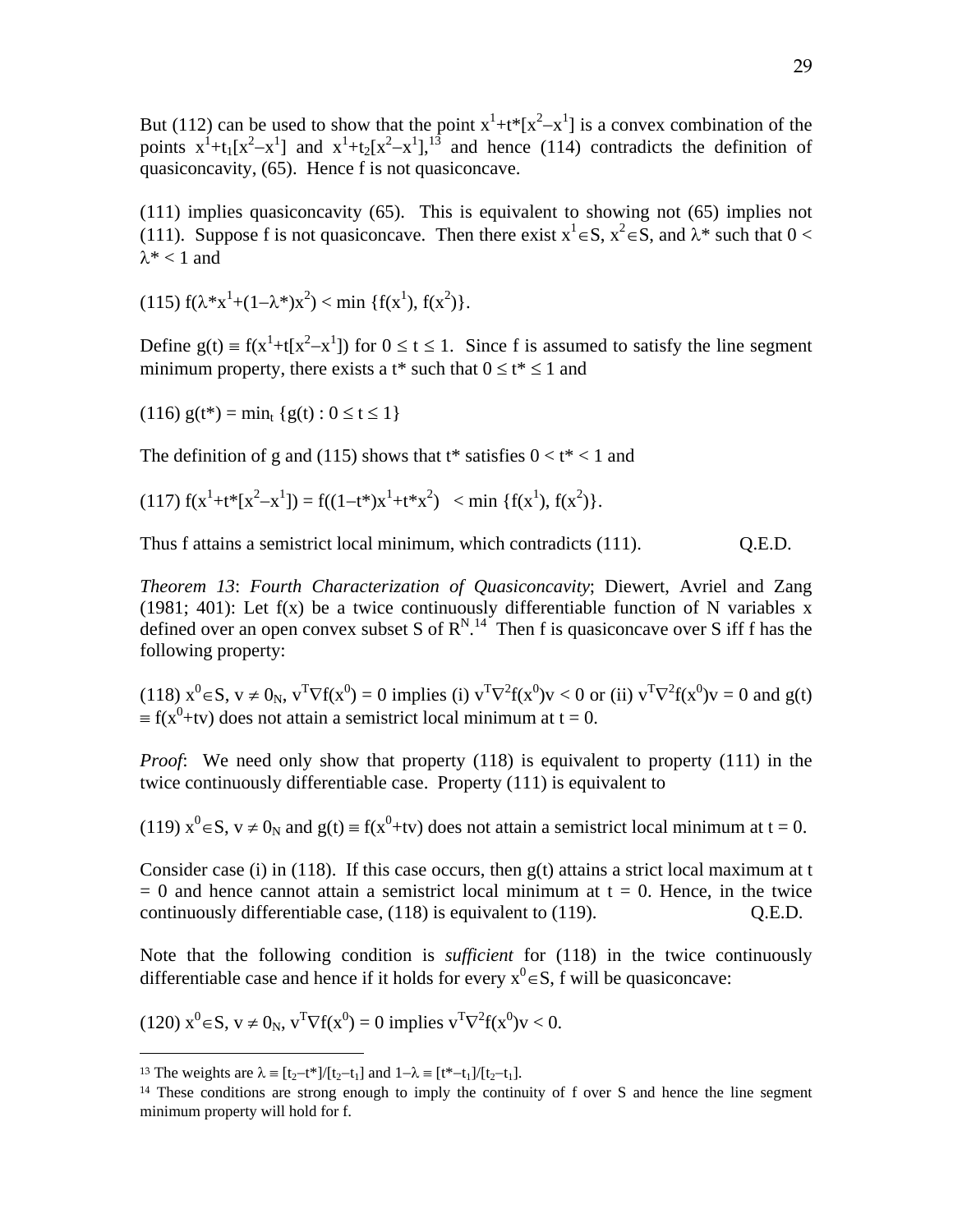If f satisfies (120), then the Hessian matrix of f, the matrix of second order partial derivatives  $\nabla^2 f(x^0)$ , is said to be *negative definite in the subspace orthogonal to the* gradient vector,  $\nabla f(x^0)$ .

Examination of (118) shows that the following condition is *necessary* for quasiconcavity in the twice continuously differentiable case:

(121) 
$$
x^0 \in S
$$
,  $v \neq 0_N$ ,  $v^T \nabla f(x^0) = 0$  implies  $v^T \nabla^2 f(x^0) v \leq 0$ .

If f satisfies (121), then the Hessian matrix of f, the matrix of second order partial derivatives  $\nabla^2 f(x^0)$ , is said to be *negative semidefinite in the subspace orthogonal to the* gradient vector,  $\nabla f(x^0)$ .

Diewert, Avriel and Zang (1981) show how many other generalizations of concavity can be obtained by looking at the local minimum or maximum properties of a function.

### **7. Quasiconvex Functions**

*Definition*: Fenchel (1953; 117): f is a *quasiconvex function* defined over a convex subset  $S$  of  $R^N$  iff

 $(122)$   $x^1 \in S$ ,  $x^2 \in S$ ,  $0 < \lambda < 1$  implies  $f(\lambda x^1 + (1-\lambda)x^2) \le \max \{f(x^1), f(x^2)\}.$ 

Comparing the definition (122) for a quasiconvex function with our previous definition (65) for a quasiconcave function, it can be seen that f satisfies (122) if and only if  $-f$ satisfies (65). Thus an equivalent definition for a quasiconvex function f is:  $f(x)$  is quasiconvex over the convex set S iff  $-f$  is quasiconcave over the convex set S. This fact means that we do not have to do much work to establish the properties of quasiconvex functions: we can simply use all of the material in the previous section, replacing f in each result in the previous section by  $-f$  and then multiplying through the various inequalities by  $-1$  (thus reversing them) in order to eliminate the minus signs from the various inequalities.

### **Problems**

18. Write down counterparts to the second, third and fourth characterizations for quasiconcave functions for quasiconvex functions. Your characterizations for quasiconvexity should not contain any minus signs. (No proofs are required.)

19. Luenberger (1968): Let f be a quasiconcave function defined over a convex subset S of R<sup>N</sup>. If f attains a strict local maximum at  $x^0 \in S$ , then f attains a strict global maximum over S at  $x^0$ .

20. Let f be a quasiconcave, positive function defined over the convex subset S of  $R^N$ . Show that  $g(x) = 1/f(x)$  is a quasiconvex function over S.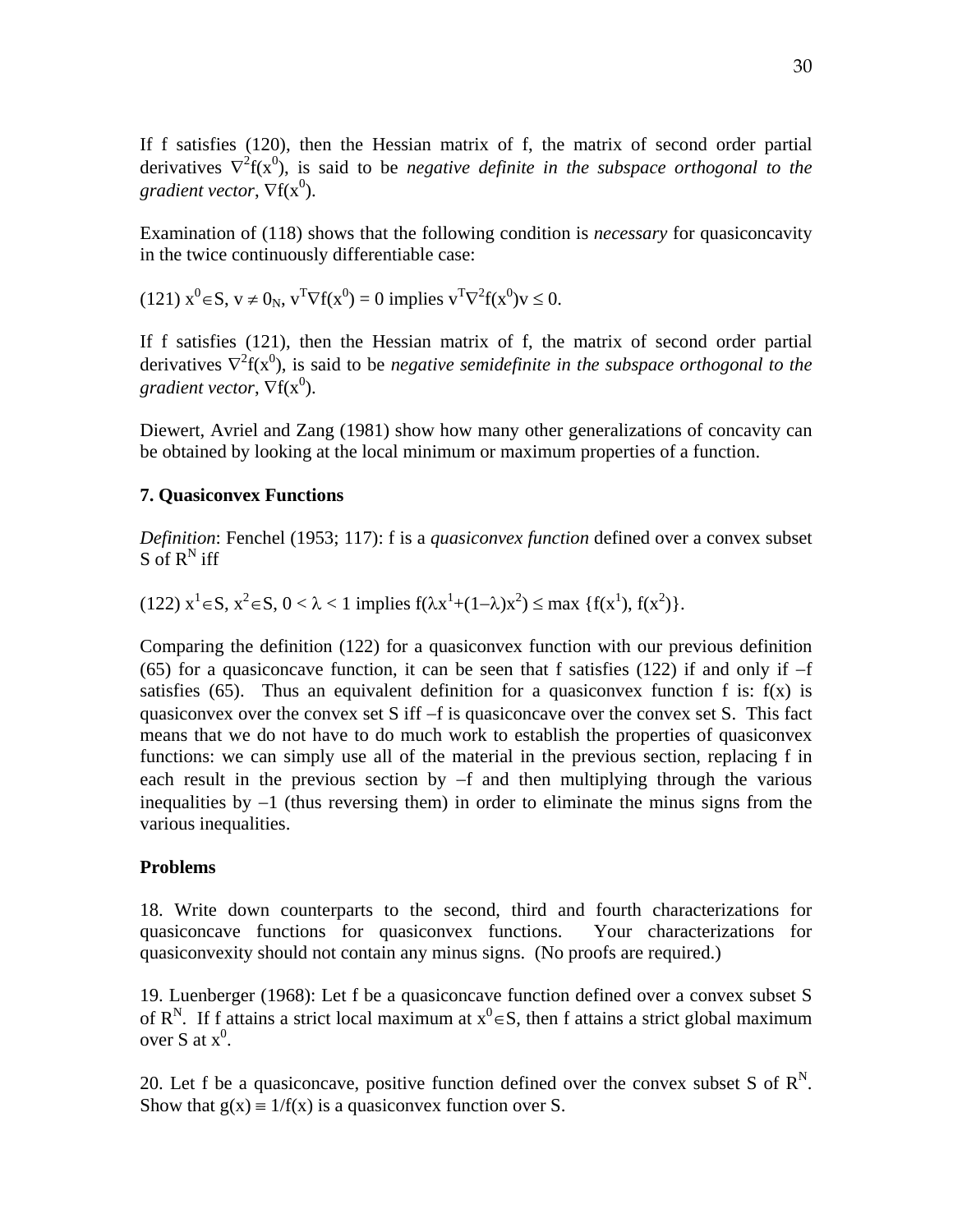21. Berge (1963; 208): Let f be a positive, linearly homogeneous and quasiconcave function defined over the positive orthant in  $\mathbb{R}^{N}$ ,  $\Omega = \{x : x \gg 0_N\}$ . Show that f is concave over  $\Omega$ .

22. Yaari (1977; 1184): Define  $F(x,y) = f(x) + g(y)$  for  $x \in X$  and  $y \in Y$  where X and Y are convex subsets of  $R<sup>1</sup>$ . Suppose that f and g are continuous increasing functions over their domains of definition and F is quasiconcave over  $X \otimes Y$ . Show that at least one of the functions f or g must be concave.

23. Blackorby, Davidson and Donaldson (1977; 357-358): Define  $F(x^1, x^2, \ldots, x^M)$  =  $g[\sum_{m=1}^{M} f^{m}(x^{m})]$  for  $x^{m} \in X^{m}$ ,  $m = 1,2,...,M$  where each  $X^{m}$  is an open convex subset of  $R^{N_m}$  for each m. Assume that F is quasiconcave, g is a monotonically increasing twice continuously differentiable function of one variable, defined over the range of  $\sum_{m=1}^{M}$  $f^{m}(x^{m})$  for  $x^{m} \in X^{m}$ ,  $m = 1, 2, \ldots, M$ , and that the functions  $f^{m}$  are twice continuously differentiable. Show that each  $f<sup>m</sup>$  is quasiconcave over  $X<sup>m</sup>$  and at most one of the M functions,  $f^1, f^2, \ldots, f^M$ , can fail to be concave.

# **References**

- Arrow, K.J. and A.C. Enthoven (1961), "Quasi-Concave Programming", *Econometrica*  29, 779-800.
- Berge, C. (1963), *Topological Spaces*, New York: MacMillan.
- Blackorby, C., R. Davidson and D. Donaldson (1977), "A Homiletic Exposition of the Expected Utility Theorem", *Economica* 44, 351-358.
- Diewert, W.E., M. Avriel and I. Zang (1981), "Nine Kinds of Quasiconcavity and Concavity", *Journal of Economic Theory* 25:3, 397-420.
- Fenchel, W. (1953), "Convex Cones, Sets and Functions", Lecture Notes at Princeton University, Department of Mathematics, Princeton, N.J.
- Luenberger, D.G. (1968), "Quasi-Convex Programming", *SIAM Journal of Applied Mathematics* 16, 1090-1095.
- Mangasarian, O. (1969), *Nonlinear Programming*, New York: McGraw-Hill.
- Minkowski, H. (1911), *Theorie der konvexen Körper,* Gesammelte Abhandlungen, Zweiter Band, Berlin.
- Ponstein, J. (1967), "Seven Kinds of Convexity", *SIAM Review* 9, 115-119.

Roberts, A.W. and D.E. Varberg (1973), *Convex Functions*, New York: Academic Press.